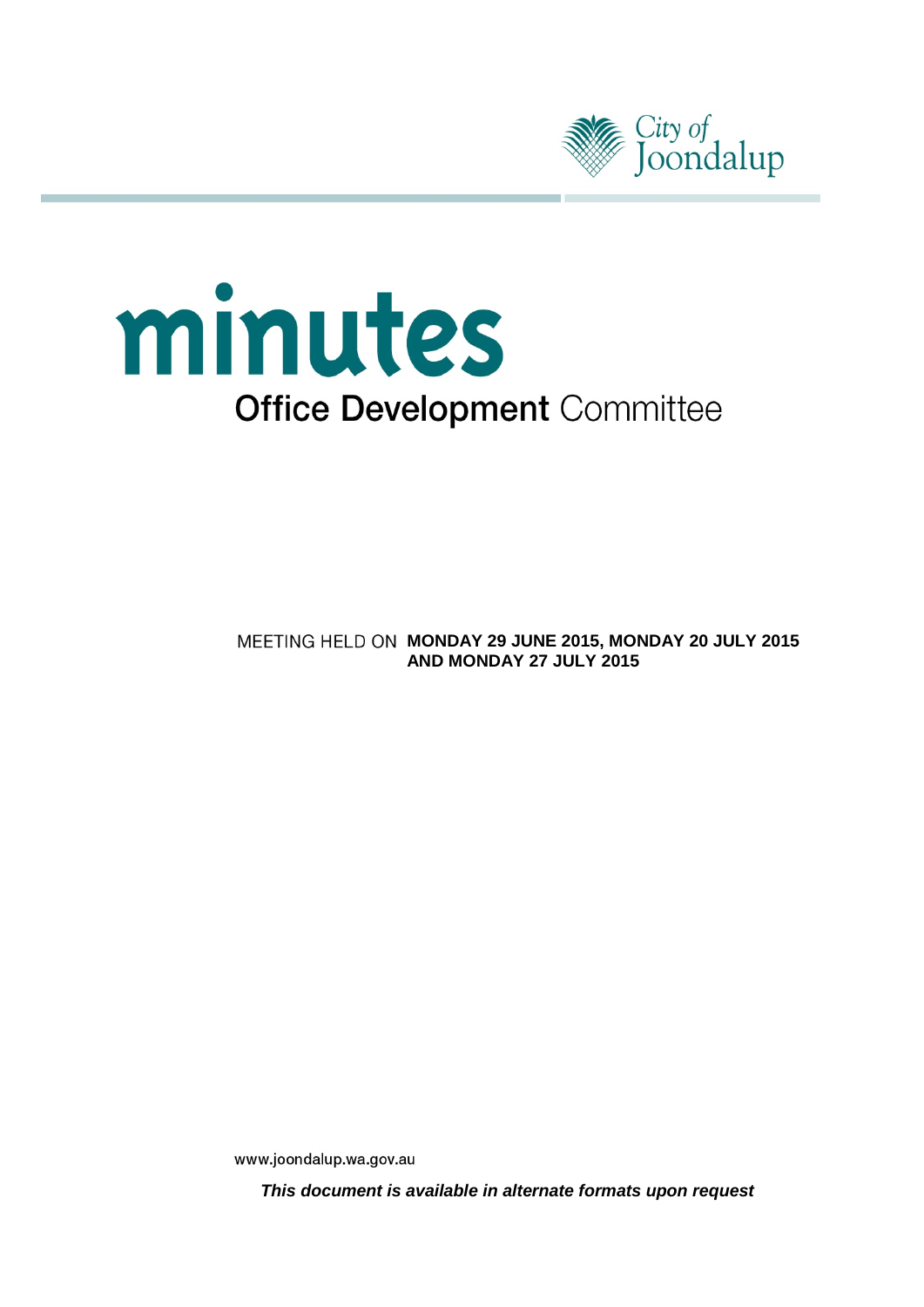# **TABLE OF CONTENTS**

| Item No.       | <b>Title</b>                                                                                                                                                                                      | Page No. |
|----------------|---------------------------------------------------------------------------------------------------------------------------------------------------------------------------------------------------|----------|
|                | <b>Declaration of Opening</b>                                                                                                                                                                     | 3        |
|                | <b>Declarations of Interest</b>                                                                                                                                                                   | 4        |
|                | <b>Public Question Time</b>                                                                                                                                                                       | 6        |
|                | <b>Public Statement Time</b>                                                                                                                                                                      | 6        |
|                | Apologies/Leave of absence                                                                                                                                                                        | 6        |
|                | <b>Confirmation of Minutes</b>                                                                                                                                                                    | 7        |
|                | Announcements by the Presiding Member without discussion                                                                                                                                          | 7        |
|                | Identification of matters for which the meeting may be closed to<br>the public                                                                                                                    | 7        |
|                | <b>Petitions and deputations</b>                                                                                                                                                                  | 8        |
|                | Motion to go Behind Closed Doors - [08122, 02154]                                                                                                                                                 | 8        |
|                | <b>Reports</b>                                                                                                                                                                                    | 9        |
| 1              | Confidential - Joondalup City Centre Development: Project Status<br>Report - [103036] - (discussed 29 June 2015)                                                                                  | 9        |
| $\overline{2}$ | Confidential - Joondalup City Centre Development - Masterplan -<br>[103036] - (discussed 29 June 2015)                                                                                            | 11       |
|                | Procedural Motion - That the Meeting be Adjourned - [08122,<br>02154]                                                                                                                             | 12       |
| 3              | Confidential - Joondalup City Centre Development: Project Status<br>Report - [103036] - (discussed 20 July 2015)                                                                                  | 14       |
|                | Procedural Motion - That the Meeting be Adjourned - [08122,<br>02154]                                                                                                                             | 16       |
| 4              | Joondalup City Centre Office Development<br>Confidential:<br>Submission for State Government Office Accommodation in<br>Joondalup and Heads of Agreement - [103036] - (discussed<br>27 July 2015) | 18       |
|                | Motion to go to Open Doors - [08122, 02154]                                                                                                                                                       | 21       |
|                | <b>Urgent Business</b>                                                                                                                                                                            | 21       |
|                | Motions of which previous notice has been given                                                                                                                                                   | 22       |
|                | <b>Requests for Reports</b>                                                                                                                                                                       | 22       |
|                | <b>Closure</b>                                                                                                                                                                                    | 22       |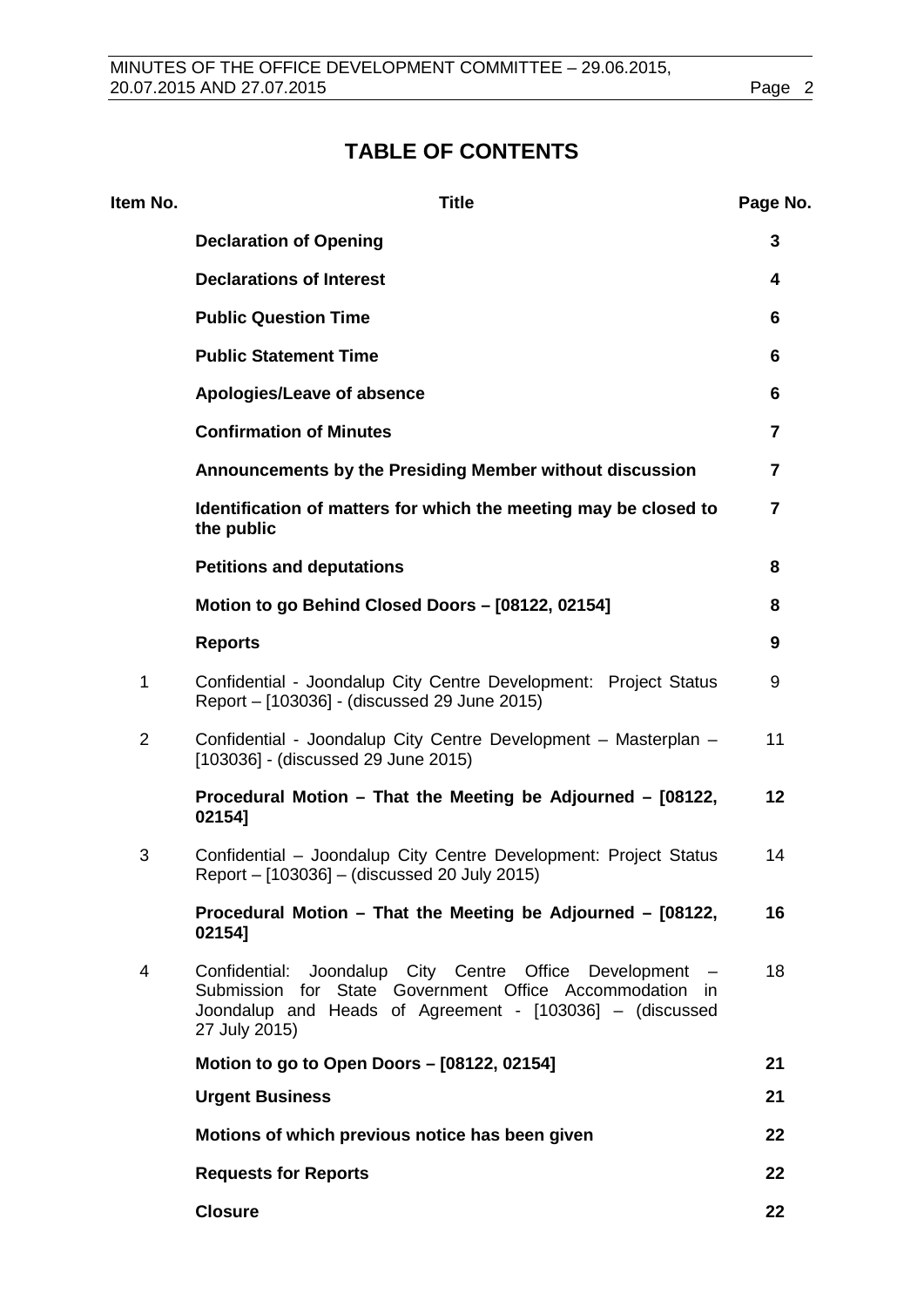# **CITY OF JOONDALUP**

#### **MINUTES OF THE OFFICE DEVELOPMENT COMMITTEE MEETING HELD IN CONFERENCE 1, JOONDALUP CIVIC CENTRE, BOAS AVENUE, JOONDALUP ON MONDAY 29 JUNE 2015, MONDAY 20 JULY 2015 AND MONDAY 27 JULY 2015.**

#### **ATTENDANCE**

#### **Committee Members**

| Mayor Troy Pickard | <b>Presiding Member</b>                     |
|--------------------|---------------------------------------------|
| Cr Liam Gobbert    |                                             |
| Cr Kerry Hollywood |                                             |
| Cr Tom McLean, JP  | <b>Deputy Presiding Member</b>              |
| Mr Garry Hunt      | <b>Chief Executive Officer</b>              |
| Ms Dale Page       | Director Planning and Community Development |

#### **Observers**

|  | Cr John Chester |
|--|-----------------|
|  | Cr Sam Thomas   |

Absent from 6.36pm to 6.45pm from 6.33pm

#### **Officers**

| Mr Brad Sillence<br>Mr Blignault Olivier                   | <b>Manager Governance</b><br><b>Manager City Projects</b>                      |                              |
|------------------------------------------------------------|--------------------------------------------------------------------------------|------------------------------|
| Mrs Genevieve Hunter<br>Mr John Byrne<br>Mrs Lesley Taylor | <b>Senior Projects Officer</b><br>Governance Coordinator<br>Governance Officer | Absent from 5.15pm to 5.44pm |

#### **Guests**

| Technical Advisor, Partner - Jackson McDonald Lawyers |
|-------------------------------------------------------|
| Devwest Group Pty Ltd                                 |
| Devwest Group Pty Ltd                                 |
| Devwest Group Pty Ltd                                 |
| <b>Wood Bagot Architects</b>                          |
|                                                       |

There were no members of the public and no members of the press in attendance.

#### <span id="page-2-0"></span>**DECLARATION OF OPENING**

The Presiding Member declared the meeting open at 5.07pm.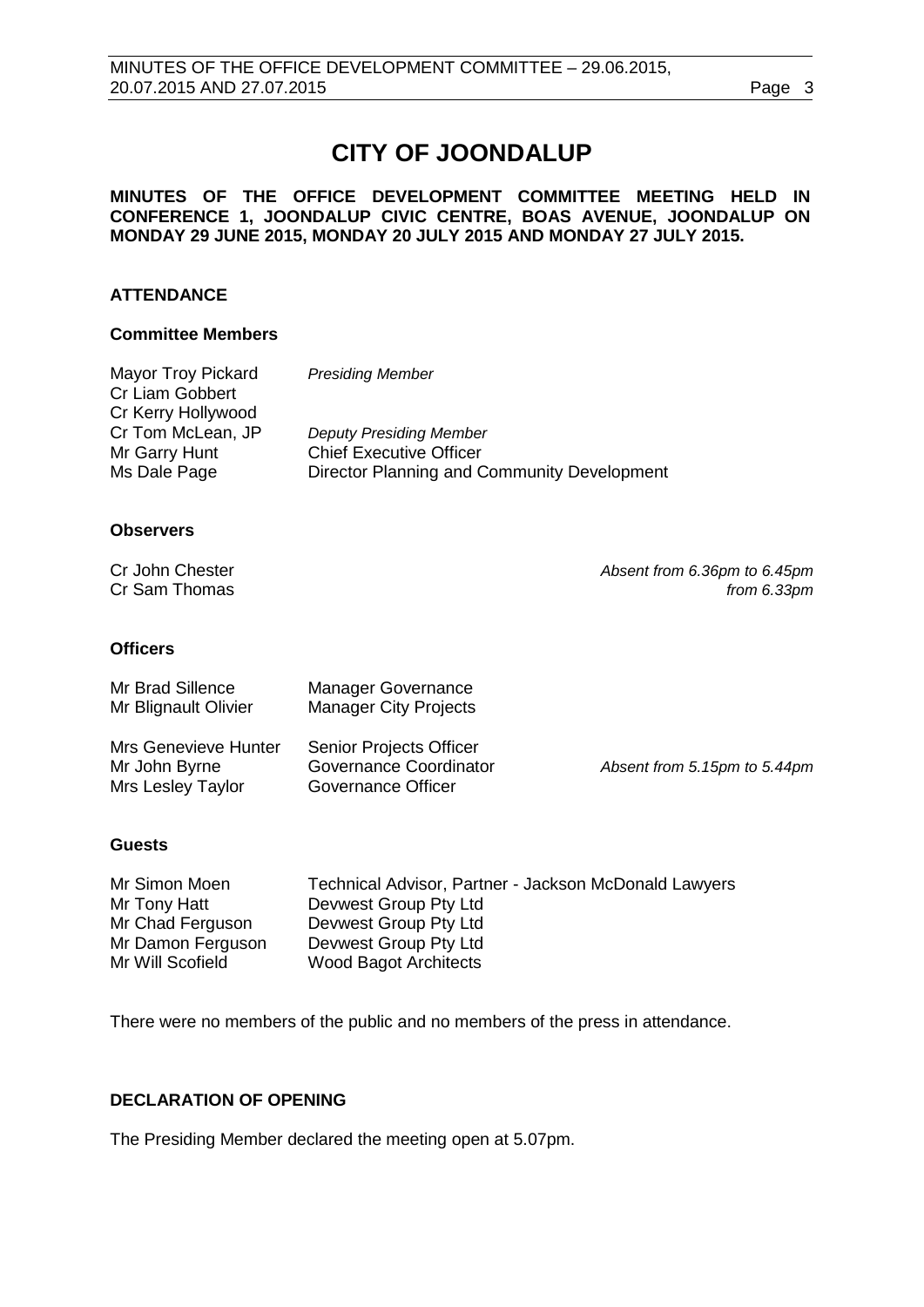#### <span id="page-3-0"></span>**DECLARATIONS OF INTEREST**

#### **Disclosures of Financial / Proximity Interest**

Nil.

#### **Disclosures of interest affecting impartiality**

Elected Members (in accordance with Regulation 11 of the *Local Government [Rules of Conduct] Regulations 2007)* and employees (in accordance with the Code of Conduct) are required to declare any interest that may affect their impartiality in considering a matter. This declaration does not restrict any right to participate in or be present during the decision-making process. The Elected Member/employee is also encouraged to disclose the nature of the interest.

| <b>Name/Position</b>      | Cr Tom McLean, JP.                                            |  |
|---------------------------|---------------------------------------------------------------|--|
| <b>Item No./Subject</b>   | Item 1 - Confidential - Joondalup City Centre Development:    |  |
|                           | <b>Project Status Report.</b>                                 |  |
| <b>Nature of interest</b> | Interest that may affect impartiality.                        |  |
| <b>Extent of Interest</b> | A director of Devwest Group Pty Ltd is a friend of Cr McLean. |  |
|                           |                                                               |  |

| <b>Name/Position</b>      | Ms Dale Page, Director Planning and Community              |  |
|---------------------------|------------------------------------------------------------|--|
|                           | Development.                                               |  |
| <b>Item No./Subject</b>   | Item 1 - Confidential - Joondalup City Centre Development: |  |
|                           | <b>Project Status Report.</b>                              |  |
| <b>Nature of interest</b> | Interest that may affect impartiality.                     |  |
| <b>Extent of Interest</b> | Ms Page's brother is a Director of Probuild Constructions. |  |

| <b>Name/Position</b>      | Mr Blignault Olivier, Manager City Projects.                    |  |
|---------------------------|-----------------------------------------------------------------|--|
| <b>Item No./Subject</b>   | Item 1 - Confidential - Joondalup City Centre Development:      |  |
|                           | <b>Project Status Report.</b>                                   |  |
| <b>Nature of interest</b> | Interest that may affect impartiality.                          |  |
| <b>Extent of Interest</b> | A director at Probuild Constructions (part of the Devwest Group |  |
|                           | Pty Ltd team) is a personal friend of Mr Olivier.               |  |

| <b>Name/Position</b>      | Cr Tom McLean, JP.                                          |  |
|---------------------------|-------------------------------------------------------------|--|
| <b>Item No./Subject</b>   | Item 2 - Confidential - Joondalup City Centre Development - |  |
|                           | Masterplan.                                                 |  |
| <b>Nature of interest</b> | Interest that may affect impartiality.                      |  |
| <b>Extent of Interest</b> | A director of Devwest Pty Ltd is a friend of Cr McLean.     |  |
|                           |                                                             |  |

| <b>Name/Position</b>      | Ms Dale Page, Director Planning and Community<br>Development.              |  |
|---------------------------|----------------------------------------------------------------------------|--|
| Item No./Subject          | Item 2 - Confidential - Joondalup City Centre Development -<br>Masterplan. |  |
| <b>Nature of interest</b> | Interest that may affect impartiality.                                     |  |
| <b>Extent of Interest</b> | Ms Page's brother is a Director of Probuild Constructions.                 |  |

| <b>Name/Position</b>      | Mr Blignault Olivier, Manager City Projects.                    |
|---------------------------|-----------------------------------------------------------------|
| <b>Item No./Subject</b>   | Item 2 - Confidential - Joondalup City Centre Development -     |
|                           | Masterplan.                                                     |
| <b>Nature of interest</b> | Interest that may affect impartiality.                          |
| <b>Extent of Interest</b> | A director at Probuild Constructions (part of the Devwest Group |
|                           | Pty Ltd team) is a personal friend of Mr Olivier.               |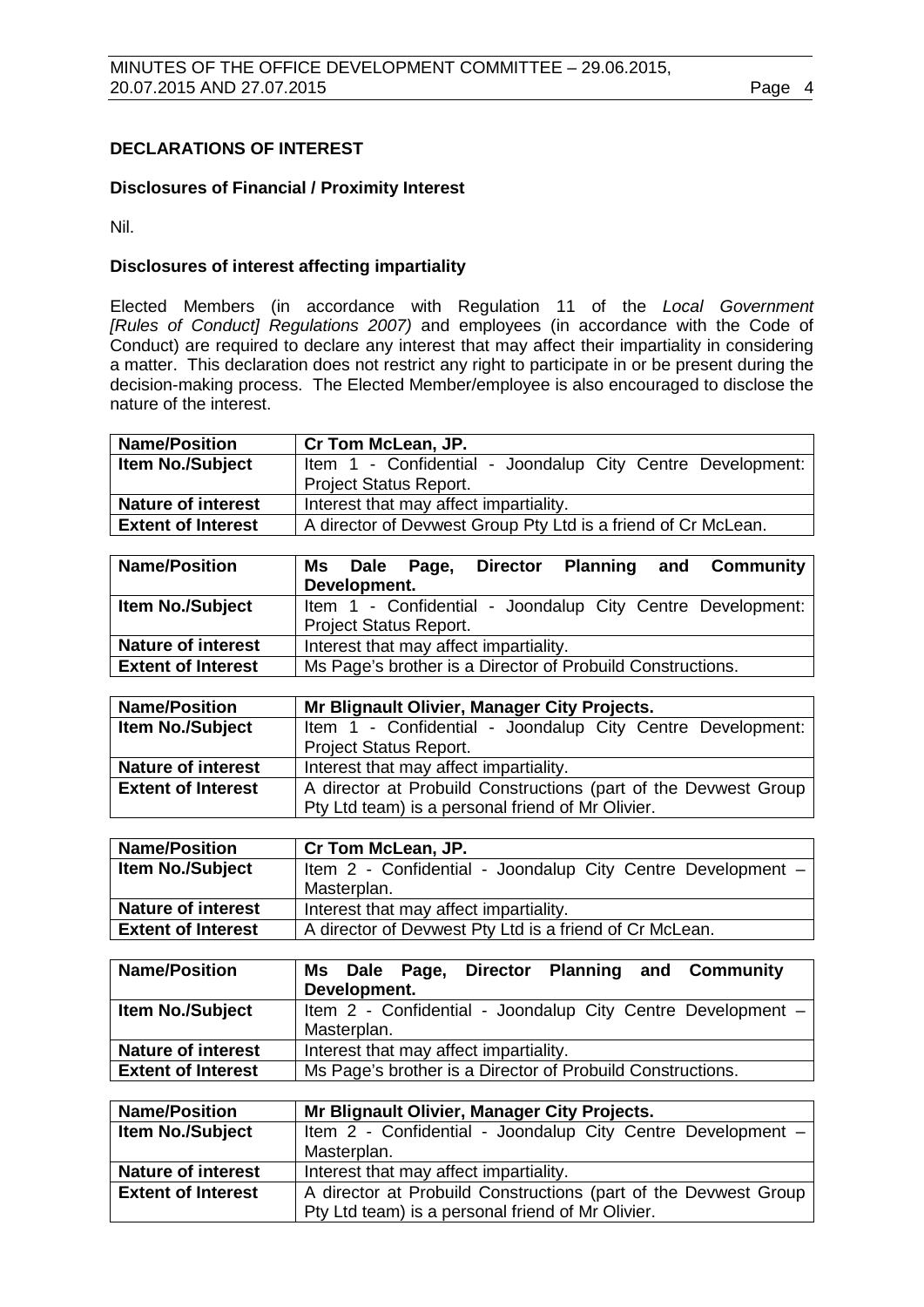| <b>Name/Position</b>      | Cr Tom McLean, JP.                                              |
|---------------------------|-----------------------------------------------------------------|
| Item No./Subject          | Item 3 - Confidential - Joondalup City Centre Development:      |
|                           | <b>Project Status Report.</b>                                   |
| <b>Nature of interest</b> | Interest that may affect impartiality.                          |
| <b>Extent of Interest</b> | A director of Probuild Constructions is a friend of Cr McLean.  |
|                           |                                                                 |
| <b>Name/Position</b>      | Dale Page, Director Planning<br><b>Community</b><br>and<br>Ms l |
|                           | Development.                                                    |
| Item No./Subject          | Item 3 - Confidential - Joondalup City Centre Development:      |
|                           | Project Status Report.                                          |
| <b>Nature of interest</b> | Interest that may affect impartiality.                          |
| <b>Extent of Interest</b> | Ms Page's brother is a Director of Probuild Constructions.      |
|                           |                                                                 |
| <b>Name/Position</b>      | Mr Blignault Olivier, Manager City Projects.                    |
| Item No./Subject          | Item 3 - Confidential - Joondalup City Centre Development:      |
|                           | <b>Project Status Report.</b>                                   |
| <b>Nature of interest</b> | Interest that may affect impartiality.                          |
| <b>Extent of Interest</b> | A Director of Probuild Constructions (part of the Devwest Group |
|                           | Pty Ltd team) is a personal friend of Mr Olivier.               |
|                           |                                                                 |
| <b>Name/Position</b>      | Cr Tom McLean, JP.                                              |
| Itam No /Subjact          | Item A - Confidential: Joondalup City Centre Office Development |

| <b>Item No./Subject</b>   | Item 4 - Confidential: Joondalup City Centre Office Development<br>- Submission for State Government Office Accommodation in<br>Joondalup and Heads of Agreement. |  |
|---------------------------|-------------------------------------------------------------------------------------------------------------------------------------------------------------------|--|
| <b>Nature of interest</b> | Interest that may affect impartiality.                                                                                                                            |  |
| <b>Extent of Interest</b> | A director of Probuild Constructions is a friend of Cr McLean.                                                                                                    |  |

| <b>Name/Position</b>      |                                                            |  | Ms Dale Page, | <b>Director</b> |  | <b>Planning and Community</b>                                   |
|---------------------------|------------------------------------------------------------|--|---------------|-----------------|--|-----------------------------------------------------------------|
|                           | Development.                                               |  |               |                 |  |                                                                 |
| <b>Item No./Subject</b>   |                                                            |  |               |                 |  | Item 4 - Confidential: Joondalup City Centre Office Development |
|                           | - Submission for State Government Office Accommodation in  |  |               |                 |  |                                                                 |
|                           | Joondalup and Heads of Agreement.                          |  |               |                 |  |                                                                 |
| <b>Nature of interest</b> | Interest that may affect impartiality.                     |  |               |                 |  |                                                                 |
| <b>Extent of Interest</b> | Ms Page's brother is a Director of Probuild Constructions. |  |               |                 |  |                                                                 |

| <b>Name/Position</b>      | Mr Blignault Olivier, Manager City Projects.                    |  |  |  |
|---------------------------|-----------------------------------------------------------------|--|--|--|
| <b>Item No./Subject</b>   | Item 4 - Confidential: Joondalup City Centre Office Development |  |  |  |
|                           | - Submission for State Government Office Accommodation in       |  |  |  |
|                           | Joondalup and Heads of Agreement.                               |  |  |  |
| <b>Nature of interest</b> | Interest that may affect impartiality.                          |  |  |  |
| <b>Extent of Interest</b> | A Director of Probuild Constructions (part of the Devwest Group |  |  |  |
|                           | Pty Ltd team) is a personal friend of Mr Olivier.               |  |  |  |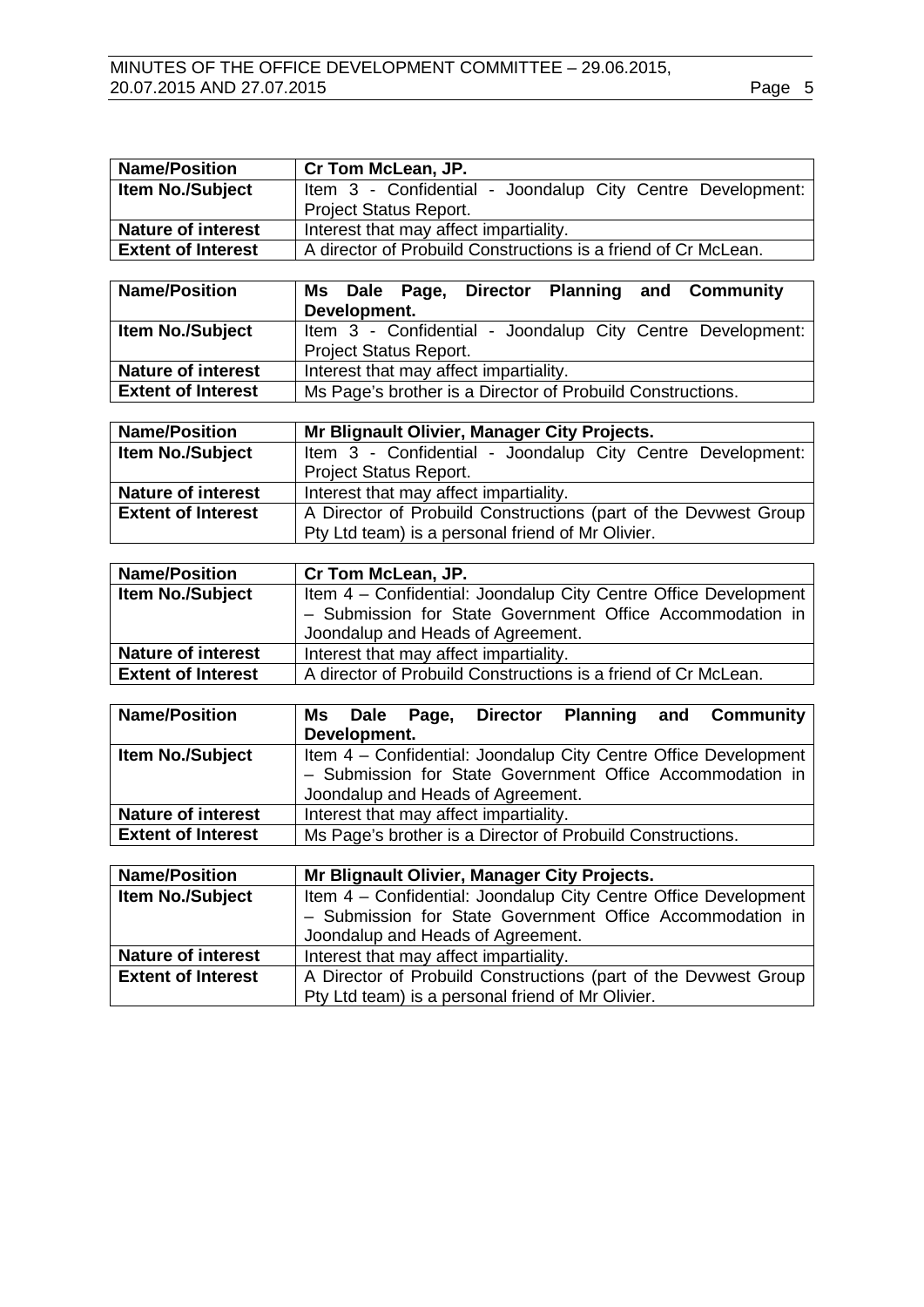#### <span id="page-5-0"></span>**PUBLIC QUESTION TIME**

Nil.

## <span id="page-5-1"></span>**PUBLIC STATEMENT TIME**

Nil.

#### <span id="page-5-2"></span>**APOLOGIES/LEAVE OF ABSENCE**

## **Leave of Absence previously approved**

| Cr Sam Thomas         | 4 July to 8 July 2015 inclusive;    |
|-----------------------|-------------------------------------|
| Cr Geoff Amphlett, JP | 15 July to 20 July 2015 inclusive;  |
| Cr Mike Norman        | 22 July to 9 August 2015 inclusive; |
| Cr Liam Gobbert       | 24 July to 29 July 2015 inclusive.  |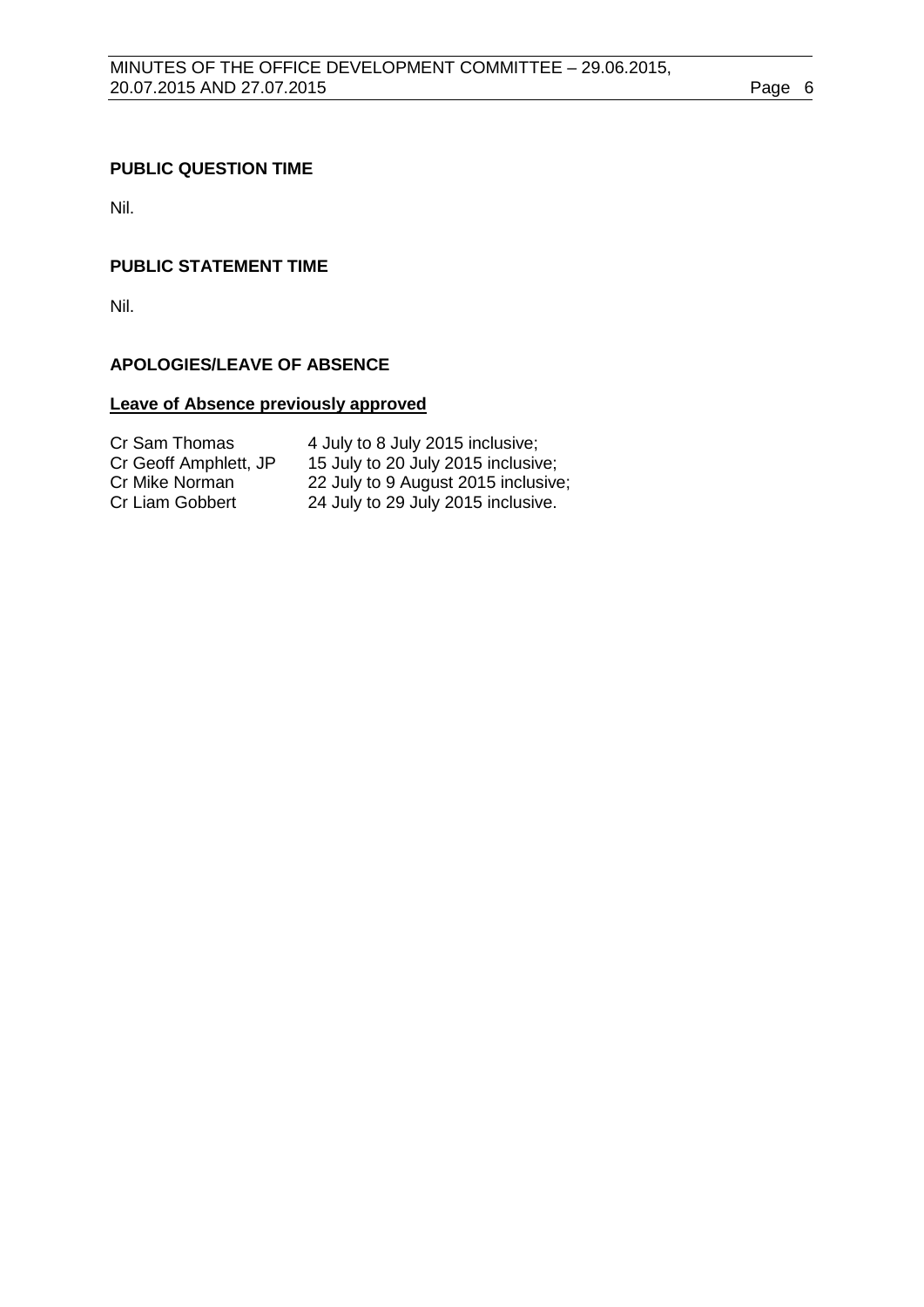#### <span id="page-6-0"></span>**CONFIRMATION OF MINUTES**

MINUTES OF THE OFFICE DEVELOPMENT COMMITTEE MEETING HELD ON 1 JUNE 2014 AND SPECIAL MEETINGS HELD ON 1 SEPTEMBER 2014 AND AND SPECIAL MEETINGS HELD ON 1 17 NOVEMBER AND 24 NOVEMBER 2014

**MOVED Cr Gobbert, SECONDED Mr Hunt that the minutes of the following meetings of the Office Development Committee be confirmed as a true and correct record:**

- **1 Ordinary meeting held on 19 June 2014;**
- **2 Special meeting held on 1 September 2014;**
- **3 Special meeting held on 17 November and 24 November 2014 (Resumption).**

#### **The Motion was Put and CARRIED (6/0)**

**In favour of the Motion:** Mayor Pickard, Crs Gobbert, Hollywood and McLean, Mr Hunt and Ms Page.

#### <span id="page-6-1"></span>**ANNOUNCEMENTS BY THE PRESIDING MEMBER WITHOUT DISCUSSION**

Nil.

#### <span id="page-6-2"></span>**IDENTIFICATION OF MATTERS FOR WHICH THE MEETING MAY BE CLOSED TO THE PUBLIC**

- Item 1 Confidential Joondalup City Centre Development: Project Status Report.
- Item 2 Confidential Joondalup City Centre Development Masterplan.
- Item 3 Confidential Joondalup City Centre Development: Project Status Report.
- Item 4 Confidential: Joondalup City Centre Office Development Submission for State Government Office Accommodation in Joondalup and Heads of Agreement.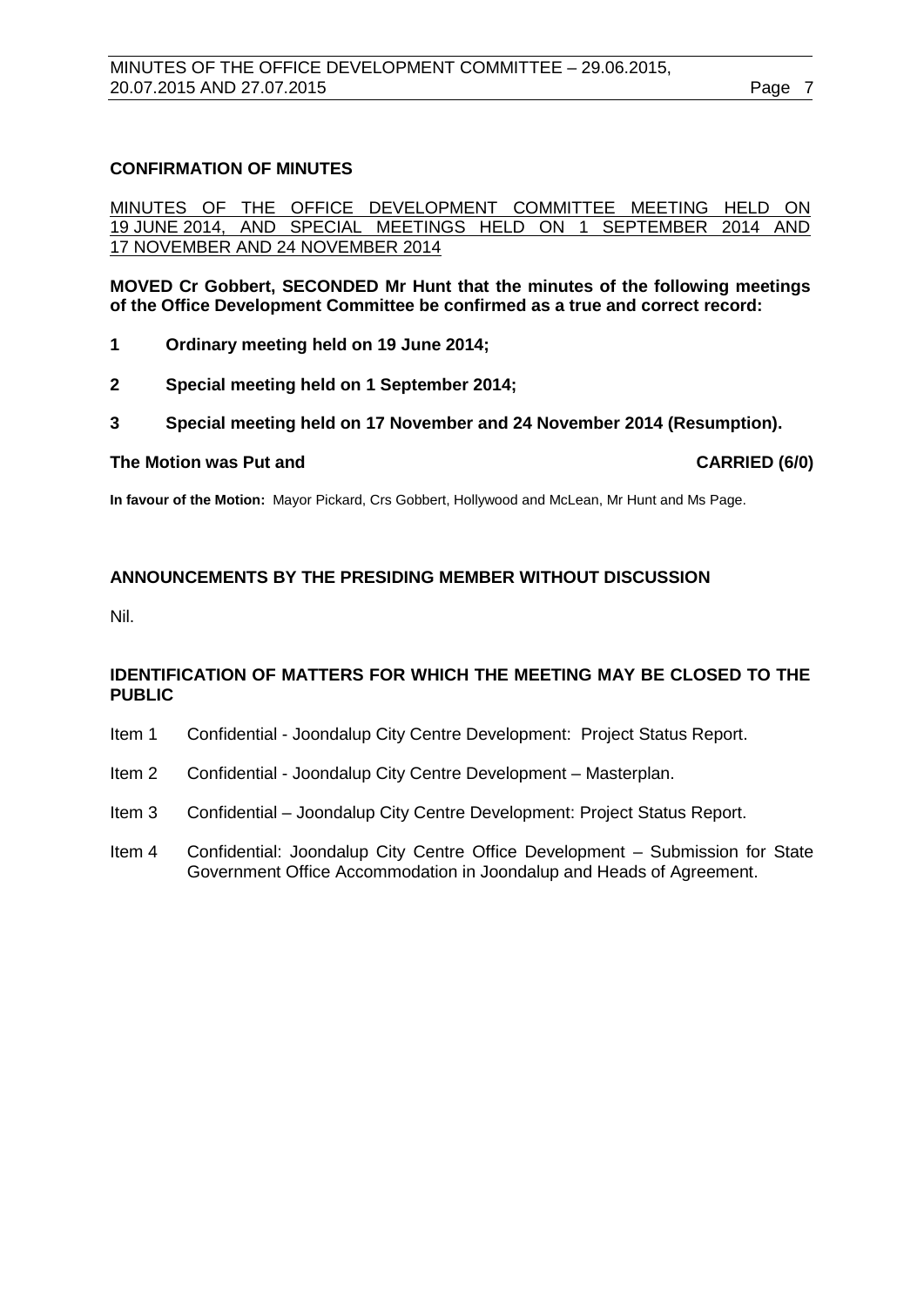#### <span id="page-7-0"></span>**PETITIONS AND DEPUTATIONS**

Nil.

#### <span id="page-7-1"></span>**MOTION TO GO BEHIND CLOSED DOORS – [08122, 02154]**

**MOVED Ms Page, SECONDED Cr McLean that the Office Development Committee:**

- **1 in accordance with Sections 5.23(2)(c) of the** *Local Government Act 1995* **and clause 5.2(2) of the** *City of Joondalup Meeting Procedures Local Law 2013***, CLOSES the meeting to members of the public to consider the following items:** 
	- **1.1 Item 1 - Confidential – Joondalup City Centre Development: Project Status Report;**
	- **1.2 Item 2 - Confidential - Joondalup City Centre Development – Masterplan;**
- **2 PERMITS the following employees and persons to remain in the meeting room during discussion on:**
	- **2.1 Item 1 - Confidential – Joondalup City Centre Development: Project Status Report;**
	- **2.2 Item 2 - Confidential - Joondalup City Centre Development – Masterplan;**

**while the meeting is sitting behind closed doors as detailed in part 1 above:**

- **Manager Governance, Mr Brad Sillence;**
- **Manager City Projects, Mr Blignault Olivier;**
- **Governance Coordinator, Mr John Byrne;**
- **Senior Projects Officer, Mrs Genevieve Hunter;**
- **Governance Officer, Mrs Lesley Taylor;**
- **Jackson McDonald Lawyers, Mr Simon Moen;**
- **Devwest Group Pty Ltd, Mr Tony Hatt;**
- **Devwest Group Pty Ltd, Mr Chad Ferguson;**
- **Devwest Group Pty Ltd, Mr Damon Ferguson;**
- **Wood Bagot Architects, Mr Will Scofield.**

#### **The Motion was Put and CARRIED (6/0)**

**In favour of the Motion:** Mayor Pickard, Crs Gobbert, Hollywood and McLean, Mr Hunt and Ms Page.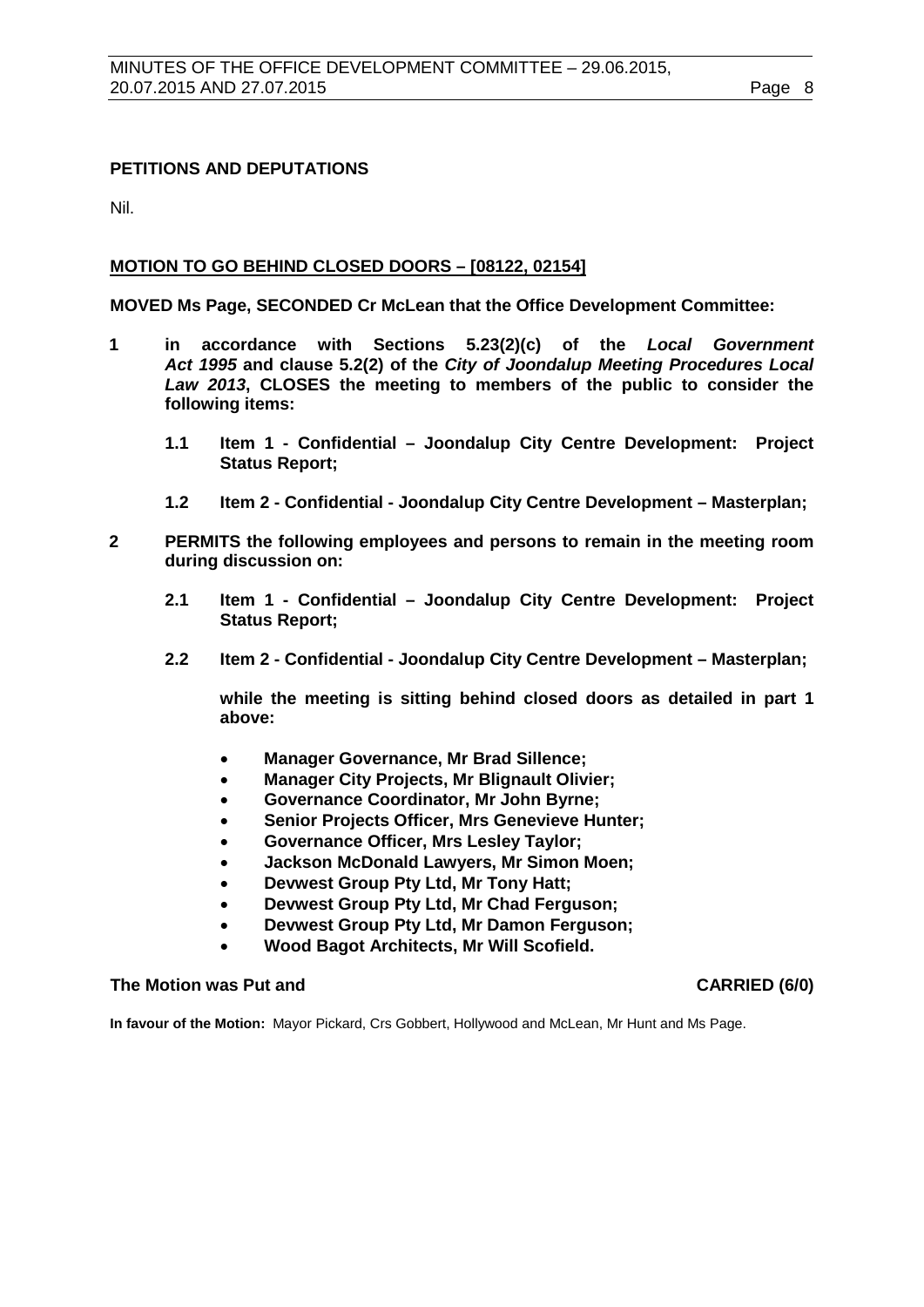#### <span id="page-8-0"></span>**REPORTS**

#### **Disclosures of interest affecting impartiality**

| <b>Name/Position</b>      | Cr Tom McLean, JP.                                            |  |  |
|---------------------------|---------------------------------------------------------------|--|--|
| <b>Item No./Subject</b>   | Item 1 - Confidential - Joondalup City Centre Development:    |  |  |
|                           | <b>Project Status Report.</b>                                 |  |  |
| <b>Nature of interest</b> | Interest that may affect impartiality.                        |  |  |
| <b>Extent of Interest</b> | A director of Devwest Group Pty Ltd is a friend of Cr McLean. |  |  |

| <b>Name/Position</b>      | Ms Dale Page,<br>Development.                              |  | <b>Director</b> | Planning | and Community                                              |
|---------------------------|------------------------------------------------------------|--|-----------------|----------|------------------------------------------------------------|
| <b>Item No./Subject</b>   |                                                            |  |                 |          | Item 1 - Confidential - Joondalup City Centre Development: |
|                           | <b>Project Status Report.</b>                              |  |                 |          |                                                            |
| <b>Nature of interest</b> | Interest that may affect impartiality.                     |  |                 |          |                                                            |
| <b>Extent of Interest</b> | Ms Page's brother is a Director of Probuild Constructions. |  |                 |          |                                                            |

| <b>Name/Position</b>      | Mr Blignault Olivier, Manager City Projects.                    |  |
|---------------------------|-----------------------------------------------------------------|--|
| <b>Item No./Subject</b>   | Item 1 - Confidential - Joondalup City Centre Development:      |  |
|                           | <b>Project Status Report.</b>                                   |  |
| <b>Nature of interest</b> | Interest that may affect impartiality.                          |  |
| <b>Extent of Interest</b> | A director at Probuild Constructions (part of the Devwest Group |  |
|                           | Pty Ltd team) is a personal friend of Mr Olivier.               |  |

# <span id="page-8-1"></span>**ITEM 1 CONFIDENTIAL - JOONDALUP CITY CENTRE DEVELOPMENT: PROJECT STATUS REPORT**

WARD North

| <b>RESPONSIBLE</b> | Mr Garry Hunt     |
|--------------------|-------------------|
| <b>DIRECTOR</b>    | Office of the CEO |

**FILE NUMBER** 103036, 101515

**ATTACHMENTS** Nil.

*(Please Note: This Report is confidential and will appear in the official Minute Book only)*

**AUTHORITY / DISCRETION** Information - includes items provided to Council for information purposes only that do not require a decision of Council (that is for 'noting').

This Report is confidential in accordance with section 5.23(2)(c) of the *Local Government Act 1995*, which also permits the meeting to be closed to the public for business relating to the following:

*a contract entered into, or which may be entered into, by the local government and which relates to a matter to be discussed at the meeting.*

A full report was provided to Elected Members under separate cover. The report is not for publication.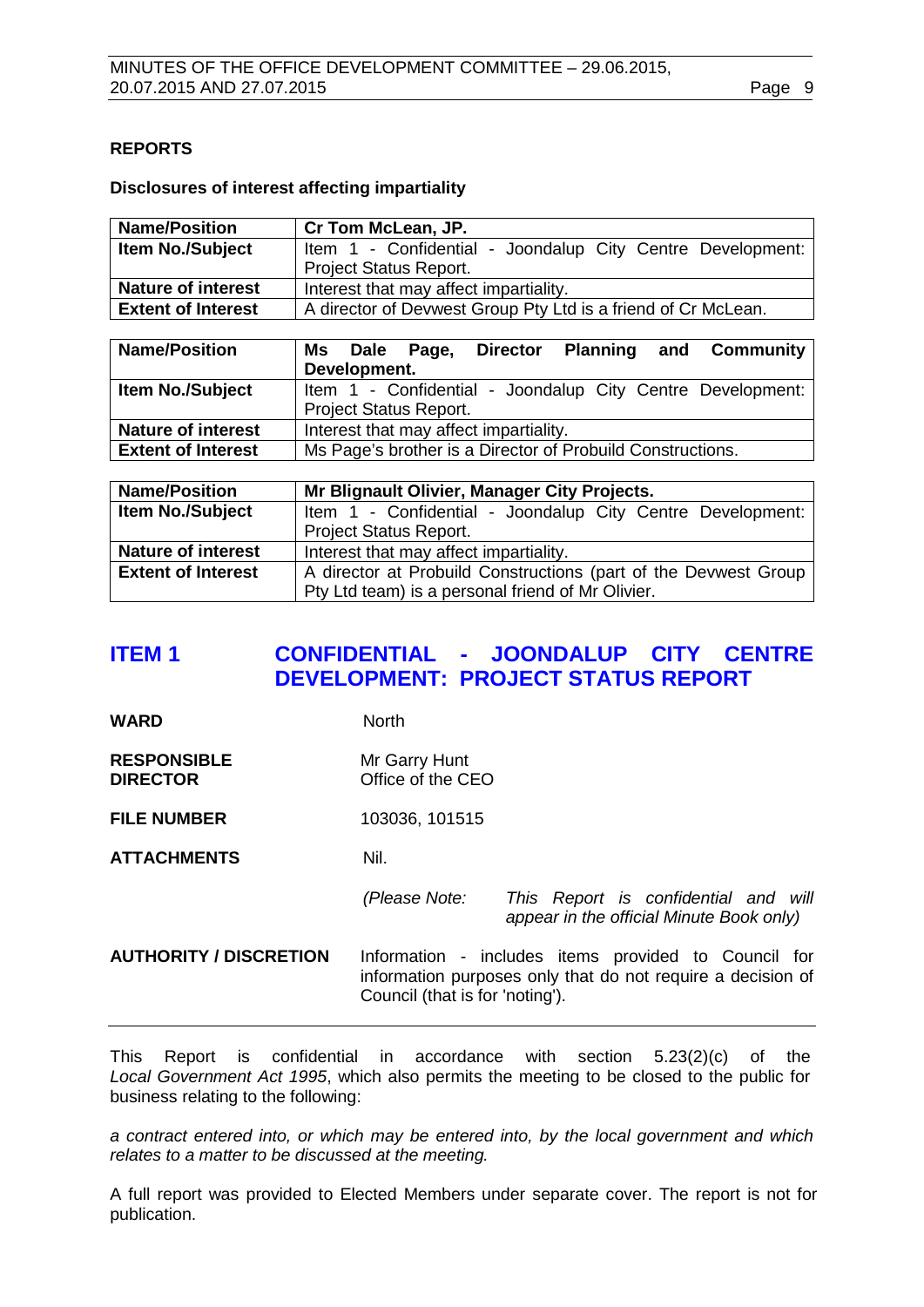*Governance Coordinator left the room at 5.15pm and returned at 5.44pm.*

#### **MOVED Ms Page, SECONDED Cr Hollywood that the Office Development Committee NOTES the Joondalup City Centre Development Project Status Report.**

#### **The Motion was Put and CARRIED (6/0)**

**In favour of the Motion:** Mayor Pickard, Crs Gobbert, Hollywood and McLean, Mr Hunt and Ms Page.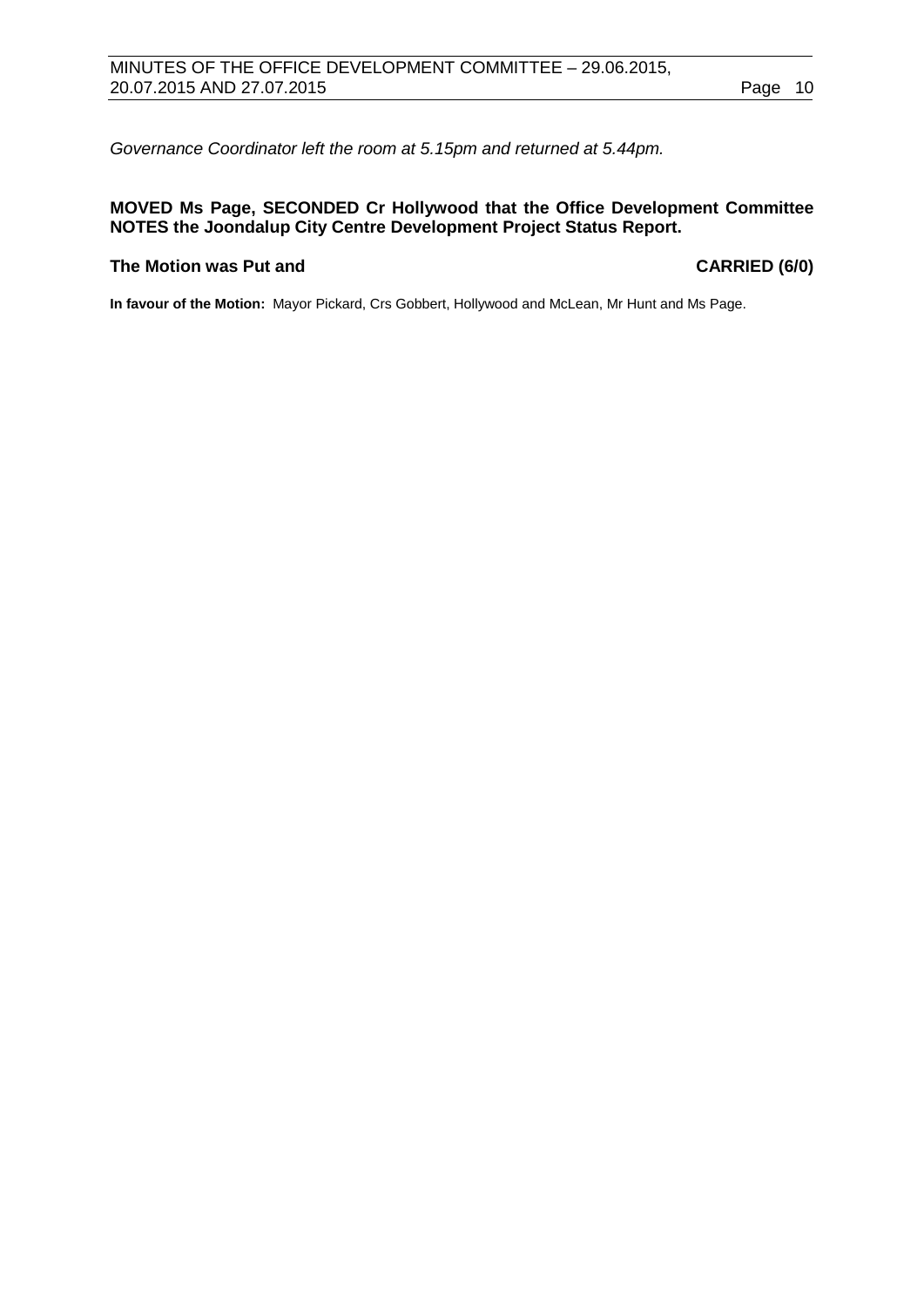#### **Disclosures of interest affecting impartiality**

| <b>Name/Position</b>      | Cr Tom McLean, JP.                                          |  |  |
|---------------------------|-------------------------------------------------------------|--|--|
| <b>Item No./Subject</b>   | Item 2 - Confidential - Joondalup City Centre Development - |  |  |
|                           | Masterplan.                                                 |  |  |
| <b>Nature of interest</b> | Interest that may affect impartiality.                      |  |  |
| <b>Extent of Interest</b> | A director of Devwest Pty Ltd is a friend of Cr McLean.     |  |  |
|                           |                                                             |  |  |
| <b>Name/Position</b>      | Director Planning and Community<br>Ms Dale Page,            |  |  |
|                           | Development.                                                |  |  |
| Item No./Subject          | Item 2 - Confidential - Joondalup City Centre Development - |  |  |
|                           | Masterplan.                                                 |  |  |
| <b>Nature of interest</b> | Interest that may affect impartiality.                      |  |  |
| <b>Extent of Interest</b> | Ms Page's brother is a Director of Probuild Constructions.  |  |  |
|                           |                                                             |  |  |
| <b>Name/Position</b>      | Mr Blignault Olivier, Manager City Projects.                |  |  |
| Item No./Subject          | Item 2 - Confidential - Joondalup City Centre Development - |  |  |
|                           | Masterplan.                                                 |  |  |
| Nature of interest        | Interest that may affect impartiality                       |  |  |

| ו ואמנעו כי טו ווונפו כאנ | $\overline{\phantom{a}}$ interest that may affect impartially.  |
|---------------------------|-----------------------------------------------------------------|
| <b>Extent of Interest</b> | A director at Probuild Constructions (part of the Devwest Group |
|                           | Pty Ltd team) is a personal friend of Mr Olivier.               |
|                           |                                                                 |

# <span id="page-10-0"></span>**ITEM 2 CONFIDENTIAL - JOONDALUP CITY CENTRE DEVELOPMENT - MASTERPLAN**

**WARD** North

#### **RESPONSIBLE** Mr Garry Hunt<br> **DIRECTOR** Office of the C **Diffice of the CEO**

**FILE NUMBER** 103036, 101515

**ATTACHMENTS** Attachment 1 Joondalup Civic Precinct Site Plan<br>Attachment 2 Joondalup Civic Precinct pla Joondalup Civic Precinct planning history

**AUTHORITY / DISCRETION** Information - includes items provided to Council for information purposes only that do not require a decision of Council (that is for 'noting').

This Report is confidential in accordance with section 5.23(2)(c) of the *Local Government Act 1995*, which also permits the meeting to be closed to the public for business relating to the following:

*a contract entered into, or which may be entered into, by the local government and which relates to a matter to be discussed at the meeting.*

A full report was provided to Elected Members under separate cover. The report is not for publication.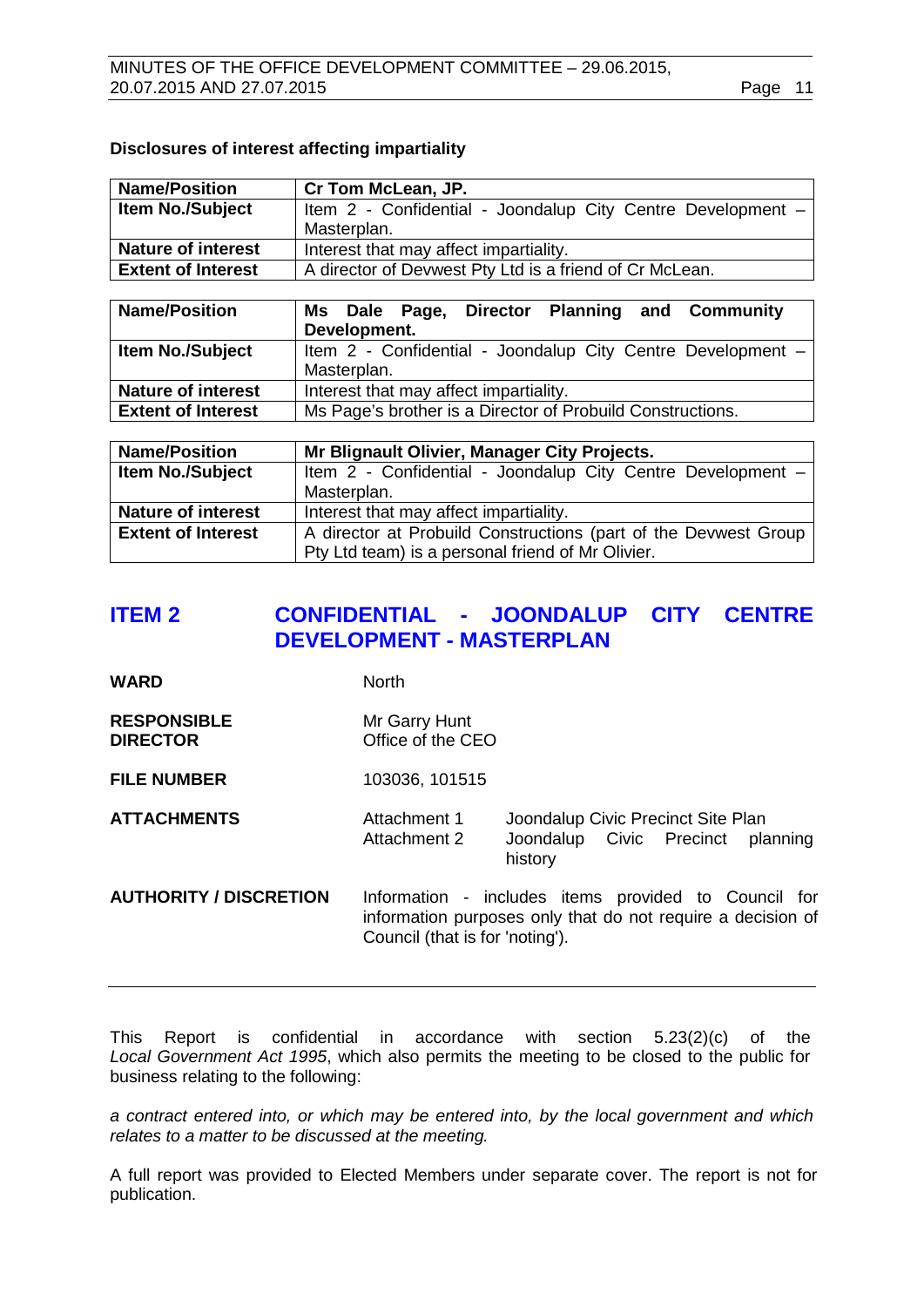*Cr Thomas entered the room at 6.33pm.*

*Cr Chester left the room at 6.36pm and returned at 6.45pm.*

#### **OFFICER'S RECOMMENDATION**

That the Office Development Committee NOTES the draft *Joondalup City Centre Masterplan* as presented at the Office Development Committee meeting held on 29 June 2015.

**MOVED Cr Gobbert, SECONDED Cr McLean that the Office Development Committee ENDORSES the key principles contained in the draft** *Joondalup City Centre Concept Plan* **as presented at the Office Development Committee meeting held on 29 June 2015.**

#### **The Motion was Put and CARRIED (6/0)**

**In favour of the Motion:** Mayor Pickard, Crs Gobbert, Hollywood and McLean, Mr Hunt and Ms Page.

#### <span id="page-11-0"></span>**PROCEDURAL MOTION – THAT THE MEETING BE ADJOURNED – [08122, 02154]**

**MOVED Cr Hollywood, SECONDED Cr McLean that the meeting be ADJOURNED and RECONVENED on an appropriate day and time as determined by the Presiding Member to allow a further report to be presented to the Office Development Committee.**

#### The Procedural Motion was Put and **CARRIED (6/0)**

**In favour of the Procedural Motion:** Mayor Pickard, Crs Gobbert, Hollywood and McLean, Mr Hunt and Ms Page.

The meeting **ADJOURNED** at 6.48pm on 29 June 2015 with the following committee members being present at that time:

> Mayor Troy Pickard Cr Liam Gobbert Cr Kerry Hollywood Cr Tom McLean, JP Mr Garry Hunt Ms Dale Page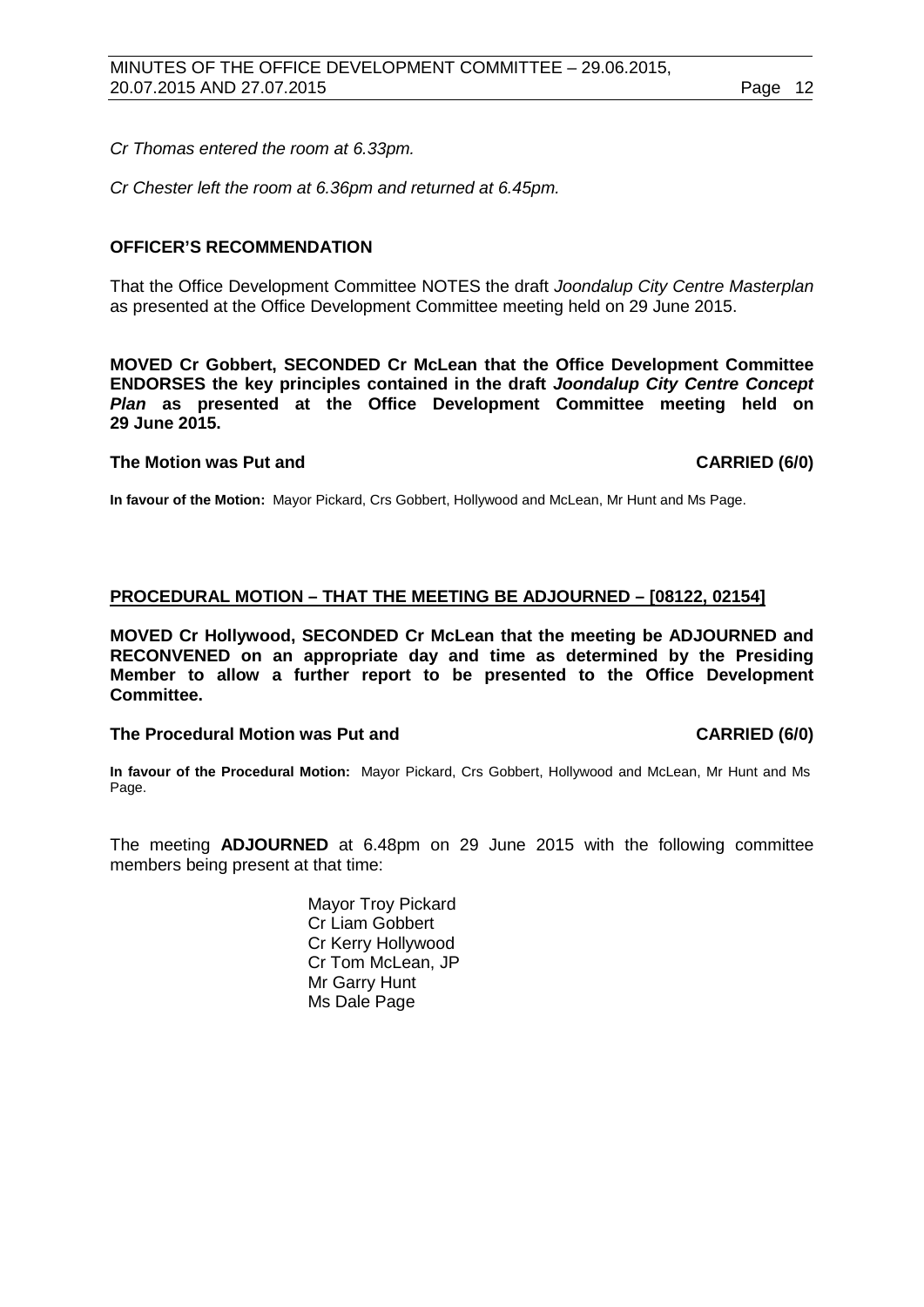#### **RESUMPTION OF MEETING**

The Presiding Member declared the **Office Development Committee** meeting that commenced on 29 June 2015 **RESUMED** at **9.05am** on **Monday 20 July 2015**, the following persons being present:

#### **ATTENDANCE**

#### **Committee Members**

| Mayor Troy Pickard | <b>Presiding Member</b>                     |
|--------------------|---------------------------------------------|
| Cr Kerry Hollywood |                                             |
| Cr Tom McLean, JP  |                                             |
| Mr Garry Hunt      | <b>Chief Executive Officer</b>              |
| Ms Dale Page       | Director Planning and Community Development |
|                    | Absent from 10.12am to 10.15am              |

#### **Officers**

| Mr Brad Sillence     | Manager Governance           |                                |
|----------------------|------------------------------|--------------------------------|
| Mr Blignault Olivier | <b>Manager City Projects</b> | Absent from 10.15am to 10.18am |
| Mrs Genevieve Hunter | Senior Projects Officer      |                                |
| Mrs Lesley Taylor    | Governance Officer           |                                |

#### **Guests**

| Mr Simon Moen      | Technical Advisor, Partner - Jackson McDonald Lawyers |                                                                |  |
|--------------------|-------------------------------------------------------|----------------------------------------------------------------|--|
|                    |                                                       | Absent from 10.12am to 10.15am                                 |  |
| Ms Anka Burns      | Jackson McDonald Lawyers                              |                                                                |  |
| Mr Tony Hatt       | Devwest Group Pty Ltd                                 | Absent from 10.12am to 10.15am;<br>And from 11.19am to 11.32am |  |
| Mr Chad Ferguson   | Devwest Group Pty Ltd                                 | Absent from 10.12am to 10.15am;                                |  |
|                    |                                                       | And from 11.19am to 11.32am                                    |  |
| Mr Damon Ferguson  | Devwest Group Pty Ltd                                 | Absent from 10.12am to 10.15am;                                |  |
|                    |                                                       | And from 11.19am to 11.32am                                    |  |
| Mr Ashley Shepherd | Devwest Group Pty Ltd                                 | Absent from 10.12am to 10.15am;                                |  |
|                    |                                                       | And from 11.19am to 11.32am                                    |  |
| Mr Will Scofield   | <b>Wood Bagot Architects</b>                          | to 10.16am                                                     |  |
| Mr Joel Barber     | Seedesign                                             | to 10.16am                                                     |  |
| Mr Rod Mollett     | <b>Consultant Architect</b>                           | Absent from 10.15am to 10.18am                                 |  |

#### **Apology**

Cr Liam Gobbert.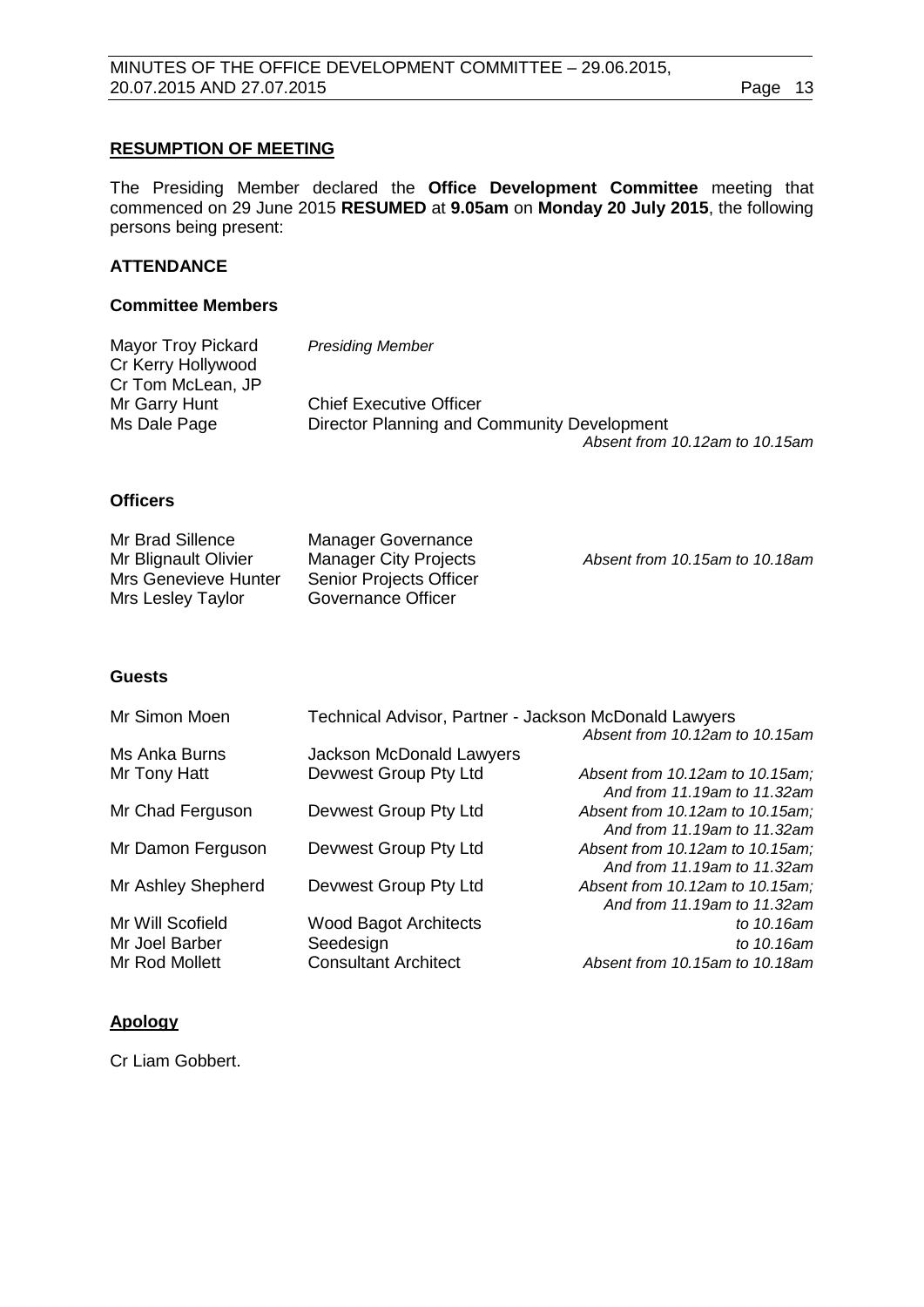#### MINUTES OF THE OFFICE DEVELOPMENT COMMITTEE – 29.06.2015, 20.07.2015 AND 27.07.2015 Page 14

As Item 3 was deemed to be confidential in accordance with section 5.23(2)(c) of the *Local Government Act 1995,* the meeting remained closed to members of the public on its resumption.

#### **Disclosures of interest affecting impartiality**

| <b>Name/Position</b>      | Cr Tom McLean, JP.                                             |  |  |
|---------------------------|----------------------------------------------------------------|--|--|
| <b>Item No./Subject</b>   | Item 3 - Confidential - Joondalup City Centre Development:     |  |  |
|                           | <b>Project Status Report.</b>                                  |  |  |
| <b>Nature of interest</b> | Interest that may affect impartiality.                         |  |  |
| <b>Extent of Interest</b> | A director of Probuild Constructions is a friend of Cr McLean. |  |  |

| <b>Name/Position</b>      | Ms Dale Page,                                              |  | <b>Director</b>                        | <b>Planning</b> | and Community                                              |
|---------------------------|------------------------------------------------------------|--|----------------------------------------|-----------------|------------------------------------------------------------|
|                           | Development.                                               |  |                                        |                 |                                                            |
| <b>Item No./Subject</b>   |                                                            |  |                                        |                 | Item 3 - Confidential - Joondalup City Centre Development: |
|                           | <b>Project Status Report.</b>                              |  |                                        |                 |                                                            |
| <b>Nature of interest</b> |                                                            |  | Interest that may affect impartiality. |                 |                                                            |
| <b>Extent of Interest</b> | Ms Page's brother is a Director of Probuild Constructions. |  |                                        |                 |                                                            |

| <b>Name/Position</b>      | Mr Blignault Olivier, Manager City Projects.                    |
|---------------------------|-----------------------------------------------------------------|
| <b>Item No./Subject</b>   | Item 3 - Confidential - Joondalup City Centre Development:      |
|                           | <b>Project Status Report.</b>                                   |
| <b>Nature of interest</b> | Interest that may affect impartiality.                          |
| <b>Extent of Interest</b> | A Director of Probuild Constructions (part of the Devwest Group |
|                           | Pty Ltd team) is a personal friend of Mr Olivier.               |

# <span id="page-13-0"></span>**ITEM 3 CONFIDENTIAL - JOONDALUP CITY CENTRE DEVELOPMENT: PROJECT STATUS REPORT**

| <b>RESPONSIBLE</b> | Mr Garry Hunt     |
|--------------------|-------------------|
| <b>DIRECTOR</b>    | Office of the CEO |

WARD North

**FILE NUMBER** 103036, 101515

- **ATTACHMENTS** Attachment 1 Draft Heads of Agreement made pursuant to clause 2(b) of the Memorandum of Understanding
	- *(Please Note: This Report and Attachment is confidential and will appear in the official Minute Book only)*
- **AUTHORITY / DISCRETION** Executive The substantial direction setting and oversight role of Council, such as adopting plans and reports, accepting tenders, directing operations, setting and amending budgets.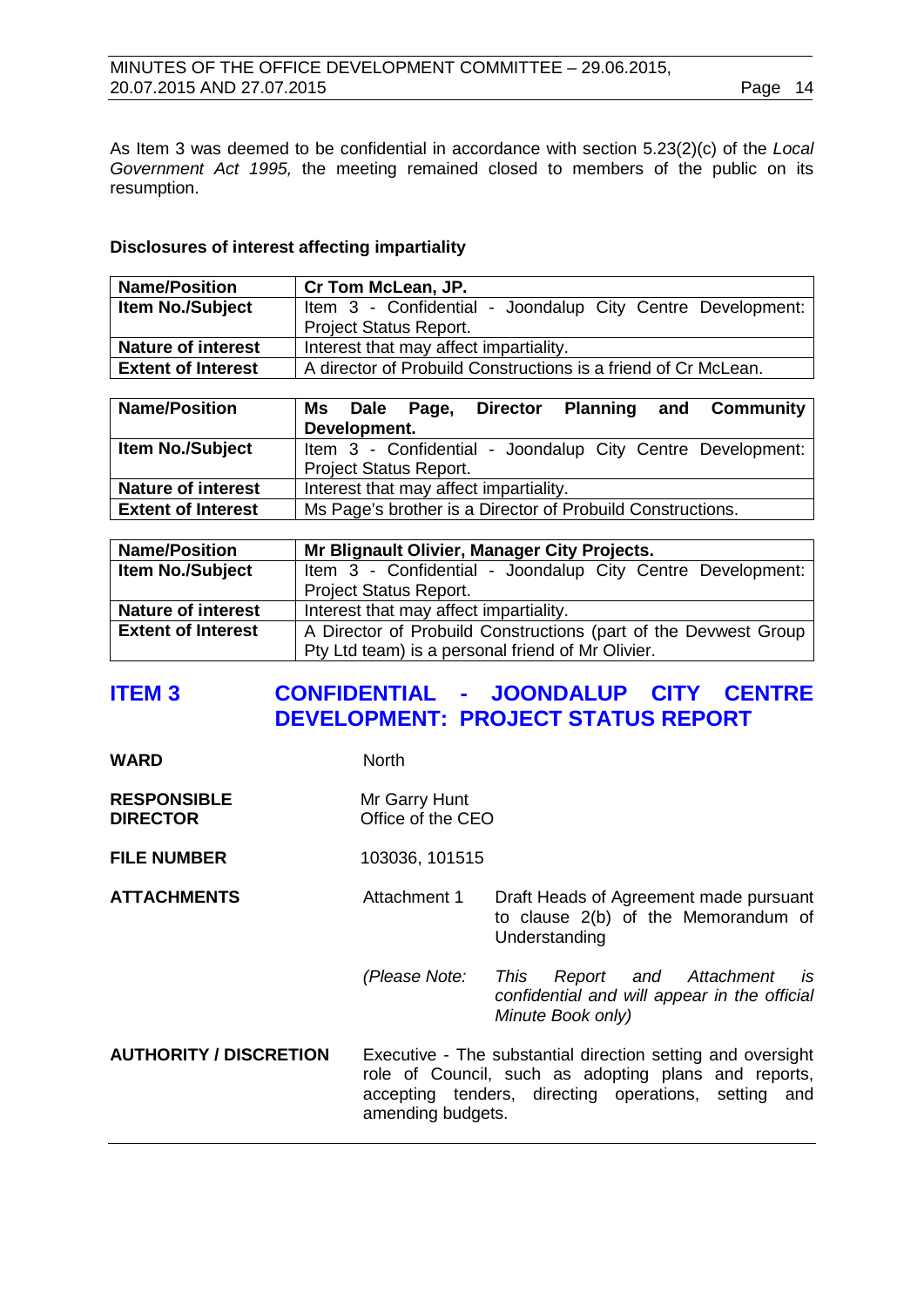This Report is confidential in accordance with section 5.23(2)(c) of the *Local Government Act 1995*, which also permits the meeting to be closed to the public for business relating to the following:

*a contract entered into, or which may be entered into, by the local government and which relates to a matter to be discussed at the meeting.*

A full report was provided to Elected Members under separate cover. The report is not for publication.

*Cr Hollywood, Messrs Simon Moen, Chad Ferguson, Damon Ferguson, Tony Hatt and the Director Planning and Community Development left the meeting at 10.12am.*

*Cr Hollywood, Messrs Simon Moen, Chad Ferguson, Damon Ferguson, Tony Hatt and Director Planning and Community Development returned to the meeting at 10.15am.*

*The Manager City Projects and Mr Rod Mollett left the meeting at 10.15am.*

*Messrs Will Scofield and Joel Barber left the meeting at 10.16am.*

*The Manager City Projects and Mr Rod Mollett returned to the meeting at 10.18am.*

*Messrs Tony Hatt, Chad Ferguson, Damon Ferguson and Ashley Shepherd left the meeting at 11.19am and returned at 11.32am.*

#### **OFFICER'S RECOMMENDATION**

That the Office Development Committee:

- 1 NOTES the draft Joondalup City Centre Concept Plan;
- 2 NOTES draft Heads of Agreement to be executed between the City and Devwest Group Pty Ltd (Devwest);
- 3 ENDORSES the City's draft submission in response to the State Government Request for Proposal for Joondalup Office Accommodation.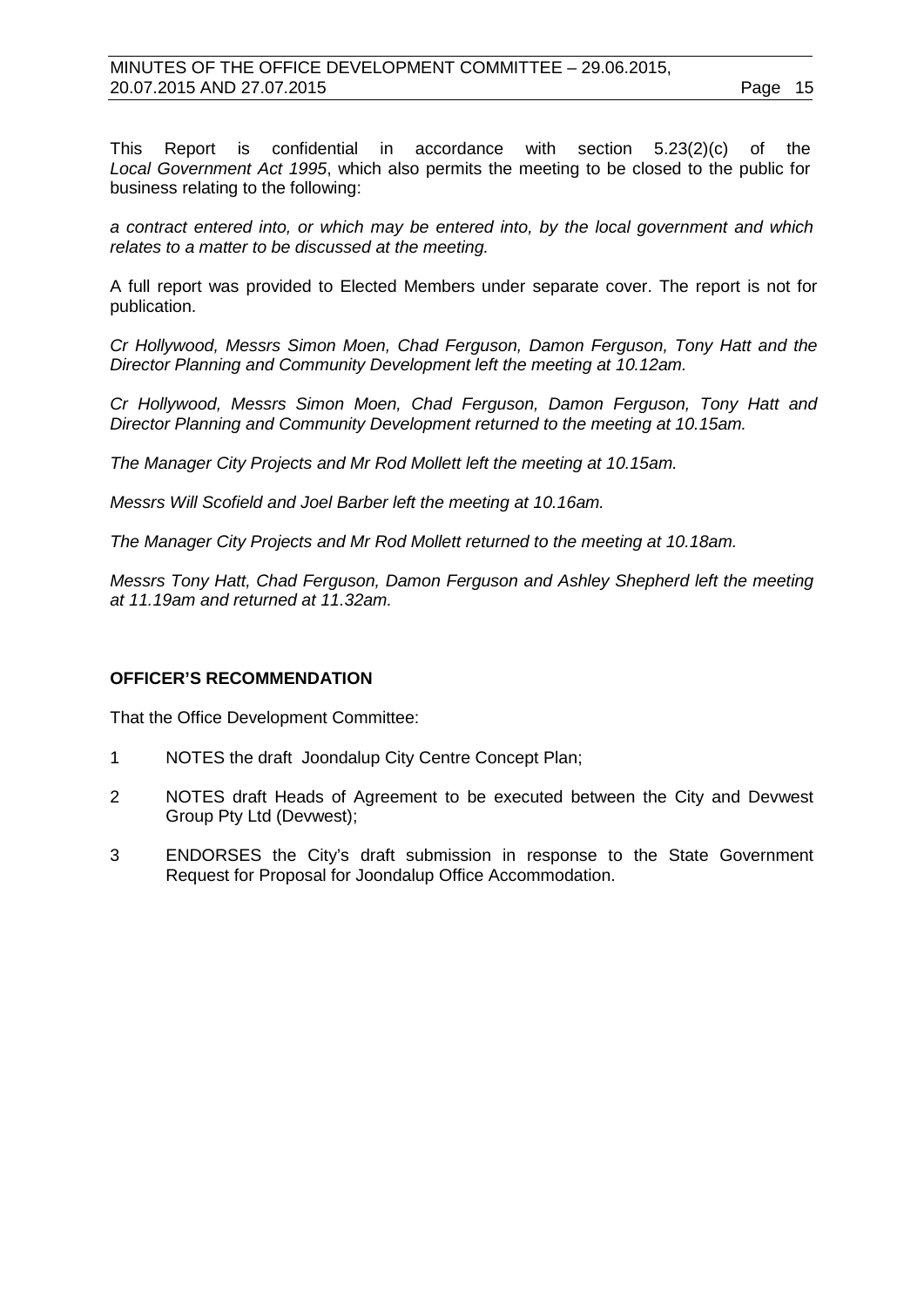**MOVED Mr Hunt, SECONDED Cr McLean that the Office Development Committee NOTES:**

- **1 the draft updated Joondalup City Centre Concept Plan to be known as "Boas Place";**
- **2 the draft Heads of Agreement to be executed between the City and Devwest Group Pty Ltd (Devwest);**
- **3 the City's draft submission in response to the State Government Request for Proposal for Joondalup Office Accommodation.**

#### **The Motion was Put and CARRIED (5/0)**

**In favour of the Motion:** Mayor Pickard, Crs Hollywood and McLean, Mr Hunt and Ms Page.

#### <span id="page-15-0"></span>**PROCEDURAL MOTION – THAT THE MEETING BE ADJOURNED – [08122, 02154]**

**MOVED Cr Hollywood, SECONDED Ms Page that the meeting be ADJOURNED and RECONVENED on Monday 27 July 2015 at 9.30am to enable a further report to be presented to finalise the:**

- **1 City's draft submission in response to the State Government Request for Proposal for Joondalup Office Accommodation;**
- **2 draft Heads of Agreement to be executed between the City and Devwest Group Pty Ltd (Devwest).**

#### The Procedural Motion was Put and **CARRIED** (5/0)

**In favour of the Procedural Motion:** Mayor Pickard, Crs Hollywood and McLean, Mr Hunt and Ms Page.

The meeting **ADJOURNED** at 11.48am on 27 July 2015 with the following committee members being present at that time:

> Mayor Troy Pickard Cr Kerry Hollywood Cr Tom McLean, JP Mr Garry Hunt Ms Dale Page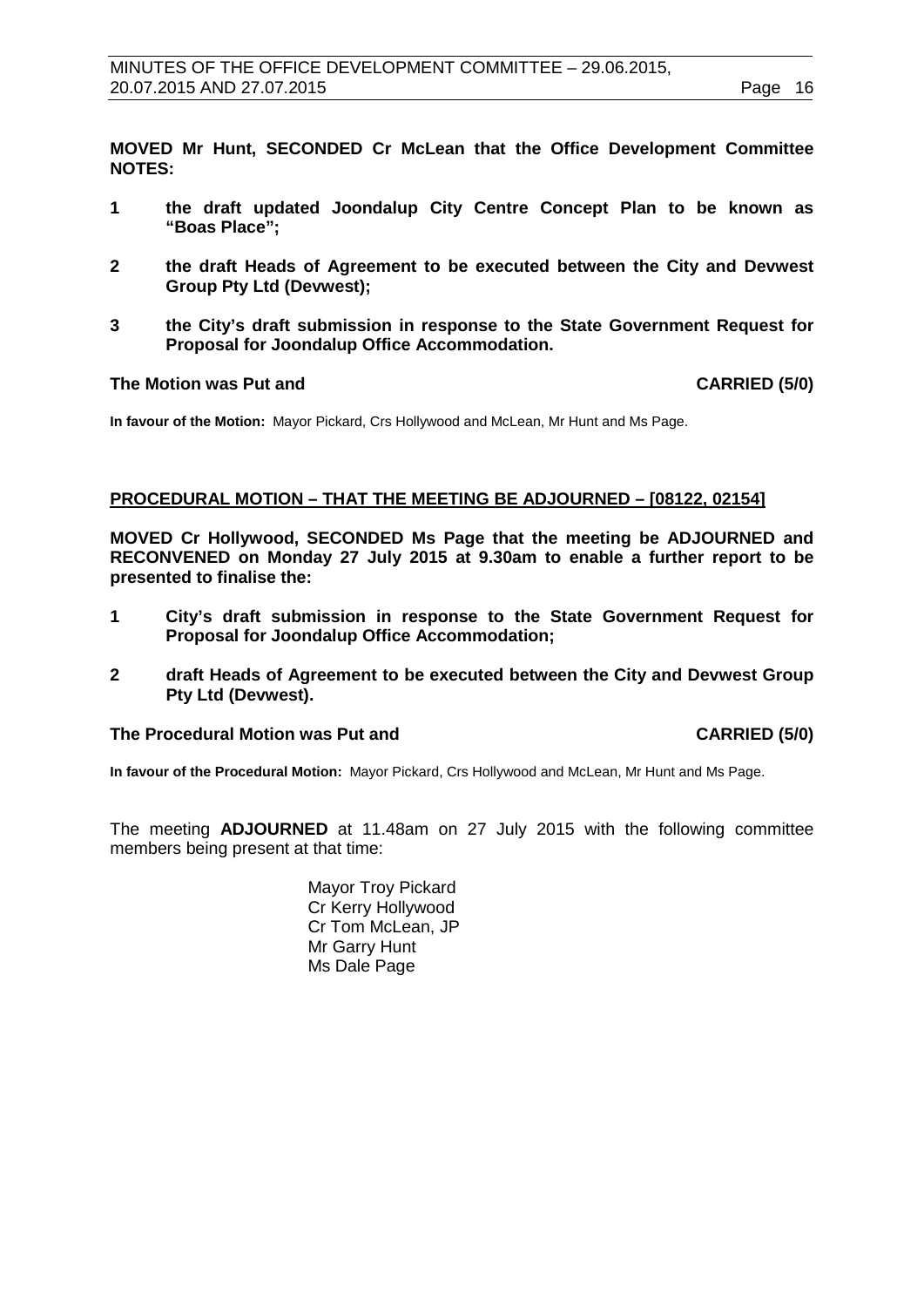#### **RESUMPTION OF MEETING**

The Presiding Member declared the **Office Development Committee** meeting that commenced on 29 June 2015 **RESUMED** at **9.36am** on **Monday 27 July 2015**, the following persons being present:

#### **ATTENDANCE**

#### **Committee Members**

| Mayor Troy Pickard | <b>Presiding Member</b>                     |                                |
|--------------------|---------------------------------------------|--------------------------------|
| Cr Kerry Hollywood |                                             |                                |
| Cr Tom McLean, JP  |                                             |                                |
| Mr Garry Hunt      | <b>Chief Executive Officer</b>              | Absent from 11.48am to 11.50am |
| Ms Dale Page       | Director Planning and Community Development |                                |
|                    |                                             |                                |

#### **Officers**

| Mr Mike Tidy         | <b>Director Corporate Services</b>           |                                |
|----------------------|----------------------------------------------|--------------------------------|
| Mr Brad Sillence     | <b>Manager Governance</b>                    |                                |
| Mr Blignault Olivier | <b>Manager City Projects</b>                 |                                |
| Mr Mark McCrory      | Manager Marketing and Communications         |                                |
|                      |                                              | Absent from 10.28am to 10.30am |
|                      | Mrs Genevieve Hunter Senior Projects Officer | to 10.26am                     |
| Mr Allan Ellingham   | <b>Senior Financial Analyst</b>              |                                |
| Ms Tania Pollitt     | <b>Executive Assistant to CEO</b>            |                                |
| Mrs Lesley Taylor    | Governance Officer                           |                                |

#### **Guests**

| Mr Simon Moen     | Technical Advisor, Partner - Jackson McDonald Lawyers | to 11.51am                      |
|-------------------|-------------------------------------------------------|---------------------------------|
| Ms Anka Burns     | Jackson McDonald Lawyers                              | to 11.51am                      |
| Mr Tony Hatt      | Devwest Group Pty Ltd                                 | Absent from 10.48am to 10.52am; |
|                   |                                                       | and from 11.30am to 11.48am     |
| Mr Chad Ferguson  | Devwest Group Pty Ltd                                 | Absent from 11.30am to 11.48am  |
| Mr Damon Ferguson | Devwest Group Pty Ltd                                 | Absent from 11.30am to 11.48am  |
| Mr Will Scofield  | <b>Wood Bagot Architects</b>                          | Absent from 11.30am to 11.48am  |
| Mr Rod Mollett    | <b>Consultant Architect</b>                           | Absent from 11.02am to 11.05am  |

#### **Leave of Absence previously approved**

Cr Liam Gobbert 24 July to 29 July 2015 inclusive.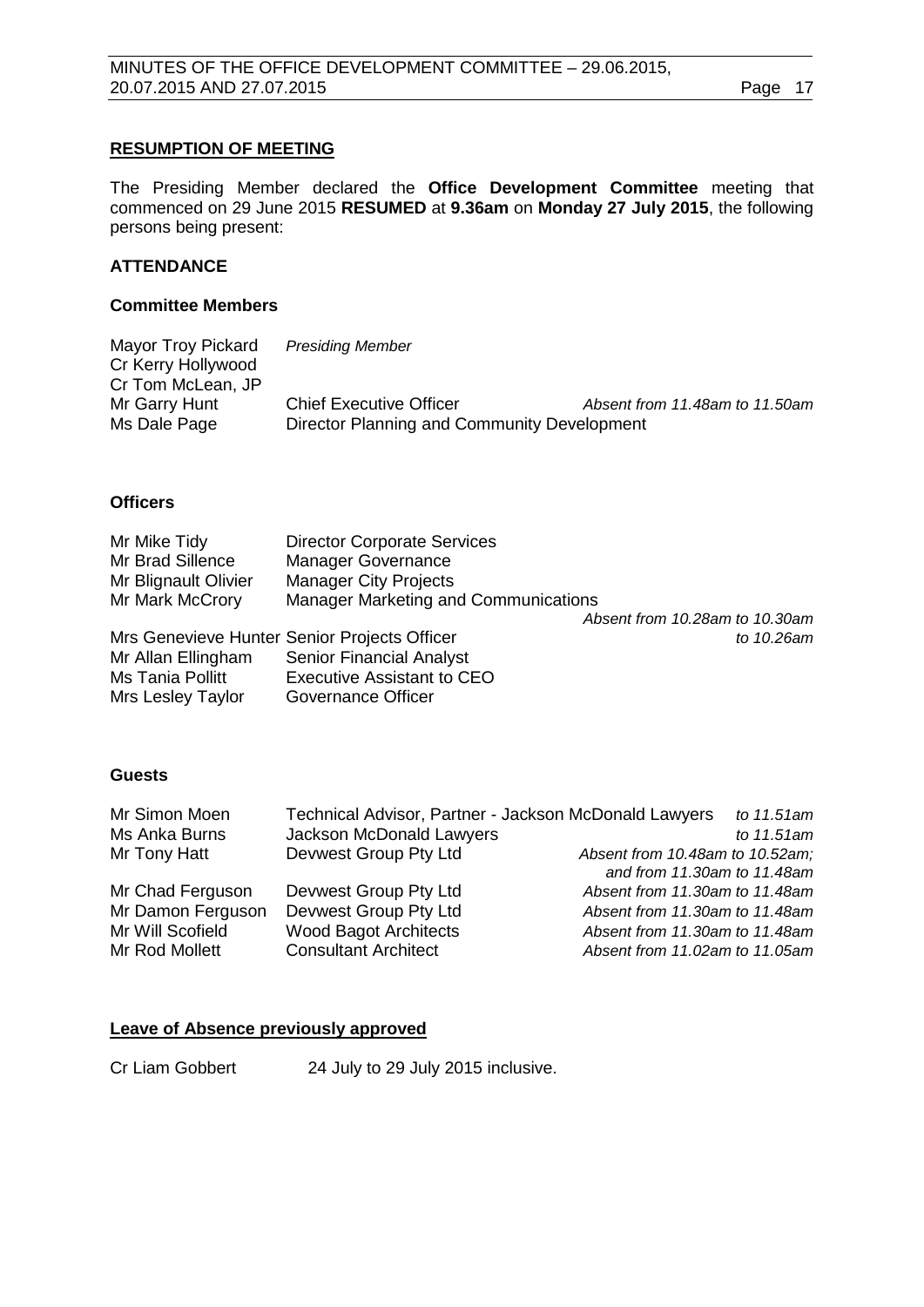#### MINUTES OF THE OFFICE DEVELOPMENT COMMITTEE – 29.06.2015, 20.07.2015 AND 27.07.2015 Page 18

As Item 4 was deemed to be confidential in accordance with section 5.23(2)(c) of the *Local Government Act 1995,* the meeting remained closed to members of the public on its resumption.

## **Disclosures of interest affecting impartiality**

| <b>Name/Position</b>      | Cr Tom McLean, JP.                                              |
|---------------------------|-----------------------------------------------------------------|
| Item No./Subject          | Item 4 - Confidential: Joondalup City Centre Office Development |
|                           | - Submission for State Government Office Accommodation in       |
|                           | Joondalup and Heads of Agreement.                               |
| <b>Nature of interest</b> | Interest that may affect impartiality.                          |
| <b>Extent of Interest</b> | A director of Probuild Constructions is a friend of Cr McLean.  |

| <b>Name/Position</b>      |                                                           |              |  | Ms Dale Page, Director            |                                                            | <b>Planning and Community</b>                                   |
|---------------------------|-----------------------------------------------------------|--------------|--|-----------------------------------|------------------------------------------------------------|-----------------------------------------------------------------|
|                           |                                                           | Development. |  |                                   |                                                            |                                                                 |
| <b>Item No./Subject</b>   |                                                           |              |  |                                   |                                                            | Item 4 - Confidential: Joondalup City Centre Office Development |
|                           | - Submission for State Government Office Accommodation in |              |  |                                   |                                                            |                                                                 |
|                           |                                                           |              |  | Joondalup and Heads of Agreement. |                                                            |                                                                 |
| <b>Nature of interest</b> | Interest that may affect impartiality.                    |              |  |                                   |                                                            |                                                                 |
| <b>Extent of Interest</b> |                                                           |              |  |                                   | Ms Page's brother is a Director of Probuild Constructions. |                                                                 |

| <b>Name/Position</b>      | Mr Blignault Olivier, Manager City Projects.                    |  |  |  |
|---------------------------|-----------------------------------------------------------------|--|--|--|
| <b>Item No./Subject</b>   | Item 4 - Confidential: Joondalup City Centre Office Development |  |  |  |
|                           | - Submission for State Government Office Accommodation in       |  |  |  |
|                           | Joondalup and Heads of Agreement.                               |  |  |  |
| <b>Nature of interest</b> | Interest that may affect impartiality.                          |  |  |  |
| <b>Extent of Interest</b> | A Director of Probuild Constructions (part of the Devwest Group |  |  |  |
|                           | Pty Ltd team) is a personal friend of Mr Olivier.               |  |  |  |

# <span id="page-17-0"></span>**ITEM 4 CONFIDENTIAL: JOONDALUP CITY CENTRE OFFICE DEVELOPMENT - SUBMISSION FOR STATE GOVERNMENT OFFICE ACCOMMODATION IN JOONDALUP AND HEADS OF AGREEMENT**

| <b>WARD</b>                           | <b>North</b>                                                                                                                                                                                     |                                                                                                    |  |
|---------------------------------------|--------------------------------------------------------------------------------------------------------------------------------------------------------------------------------------------------|----------------------------------------------------------------------------------------------------|--|
| <b>RESPONSIBLE</b><br><b>DIRECTOR</b> | Mr Garry Hunt<br>Office of the CEO                                                                                                                                                               |                                                                                                    |  |
| <b>FILE NUMBER</b>                    | 103036, 101515                                                                                                                                                                                   |                                                                                                    |  |
| <b>ATTACHMENT</b>                     | Attachment 1                                                                                                                                                                                     | Draft Heads of Agreement                                                                           |  |
|                                       | (Please Note:                                                                                                                                                                                    | This Report and Attachment is<br>confidential and will appear in the official<br>Minute Book only) |  |
| <b>AUTHORITY / DISCRETION</b>         | Executive - The substantial direction setting and oversight<br>role of Council, such as adopting plans and reports,<br>accepting tenders, directing operations, setting and<br>amending budgets. |                                                                                                    |  |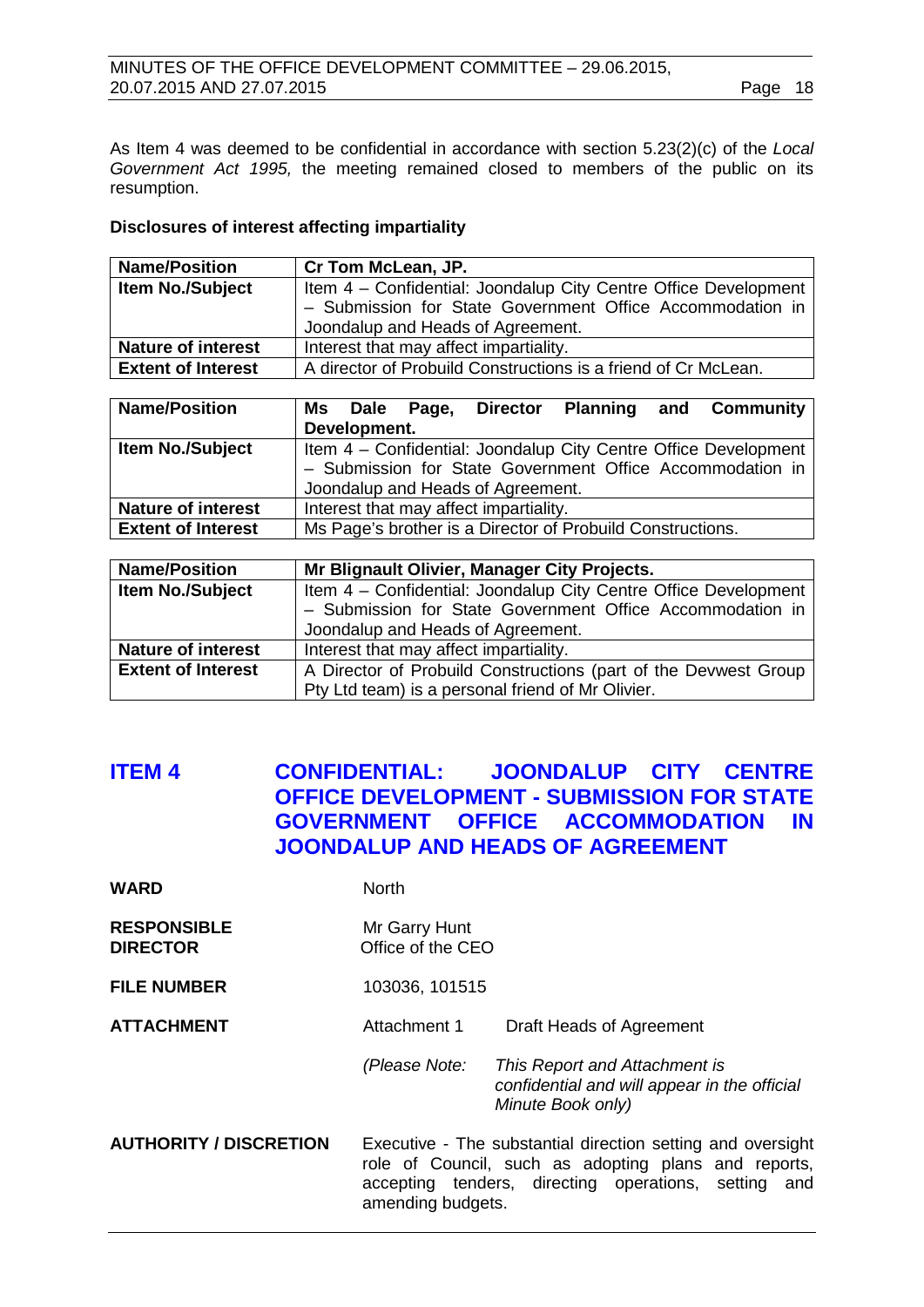This Report is confidential in accordance with section 5.23(2)(c) of the *Local Government Act 1995*, which also permits the meeting to be closed to the public for business relating to the following:

*a contract entered into, or which may be entered into, by the local government and which relates to a matter to be discussed at the meeting.*

A full report was provided to Elected Members under separate cover. The report is not for publication.

#### **OFFICER'S RECOMMENDATION**

That:

- 1 the Office Development Committee ENDORSES the City's submission in response to the State Government Request for the Proposal for Joondalup Office Accommodation, as tabled at the Office Development Committee meeting held on 27 July 2015;
- 2 Council ENDORSES the draft Heads of Agreement to be executed between the City and Devwest Group Pty Ltd (Devwest) as detailed in Attachment 1 to this Report;
- 3 Council APPROVES the City's base submission and the Joondalup City Centre Concept Plan, known as "Boas Place", to be presented to the local members of Parliament for the Government in response to the State Government Request for Proposal for Joondalup Office Accommodation.

*The Senior Projects Officer left the meeting at 10.26am.*

*The Manager Marketing and Communications left the meeting at 10.28am and returned at 10.30am.*

*Mr Tony Hatt left the meeting at 10.48am and returned at 10.52am.*

*Mr Rodd Mollett left the meeting at 11.02am and returned at 11.05am.*

*Messrs Tony Hatt, Chad Ferguson, Damon Ferguson and Will Scofield left the meeting at 11.30am and returned at 11.48am.*

*The Chief Executive Officer left the meeting at 11.48am and returned at 11.50am.*

*Mr Simon Moen and Ms Anka Burns left the meeting at 11.51am.*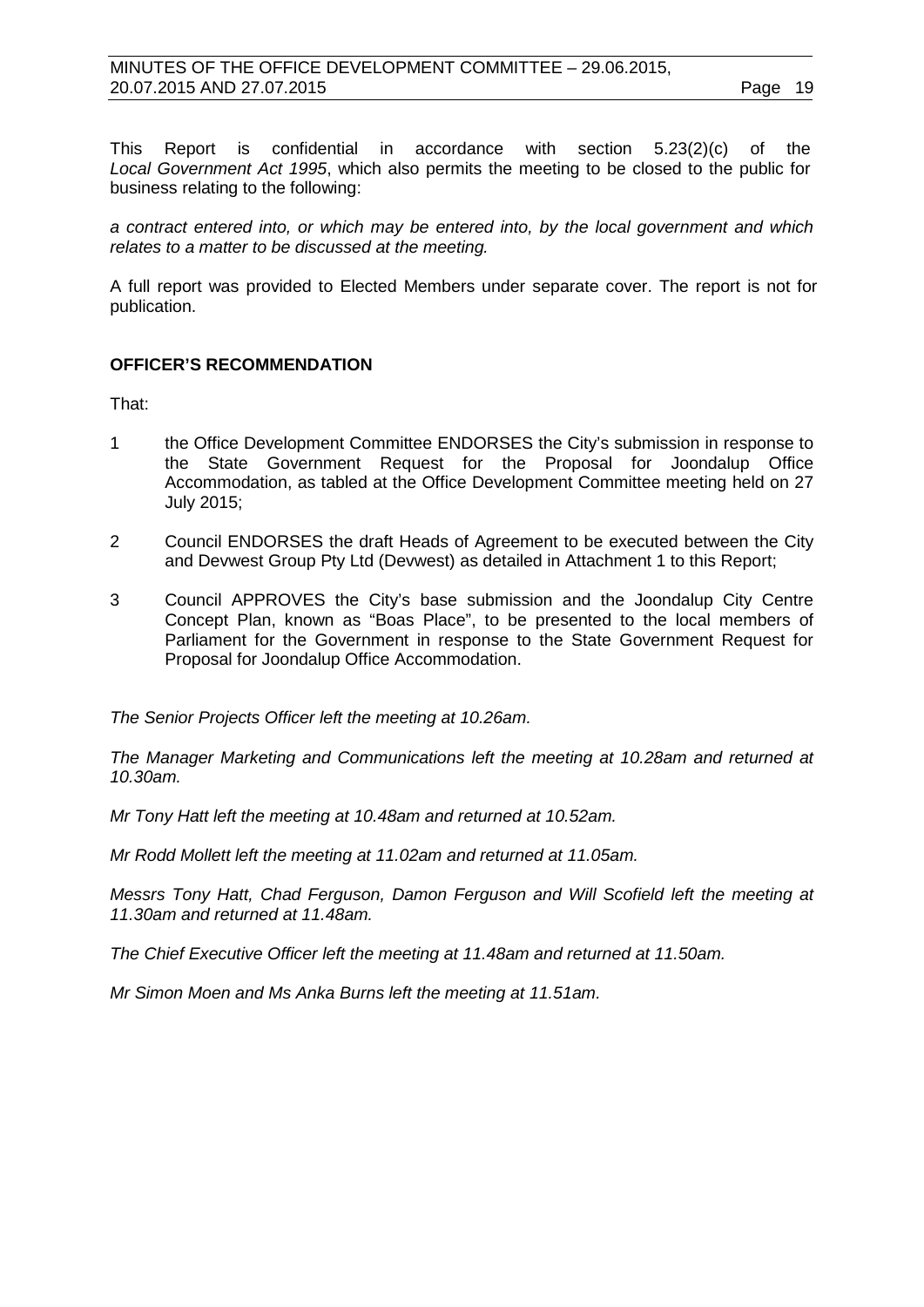#### **MOVED Cr McLean, SECONDED Cr Hollywood that:**

- **1 the Office Development Committee ENDORSES the City's submission in response to the State Government Request for the Proposal for Joondalup Office Accommodation, as tabled and as amended at the Office Development Committee meeting held on 27 July 2015;**
- **2 Council ENDORSES the draft Heads of Agreement as amended to be executed between the City and Devwest Group Pty Ltd (Devwest) as detailed in Attachment 1 to this Report;**
- **3 Council APPROVES the City's base submission and the Joondalup City Centre Concept Plan, known as "Boas Place", to be presented to the local members of Parliament for the Government in response to the State Government Request for Proposal for Joondalup Office Accommodation.**

#### The Motion was Put and **CARRIED** (5/0)

**In favour of the Motion:** Mayor Pickard, Crs Hollywood and McLean, Mr Hunt and Ms Page.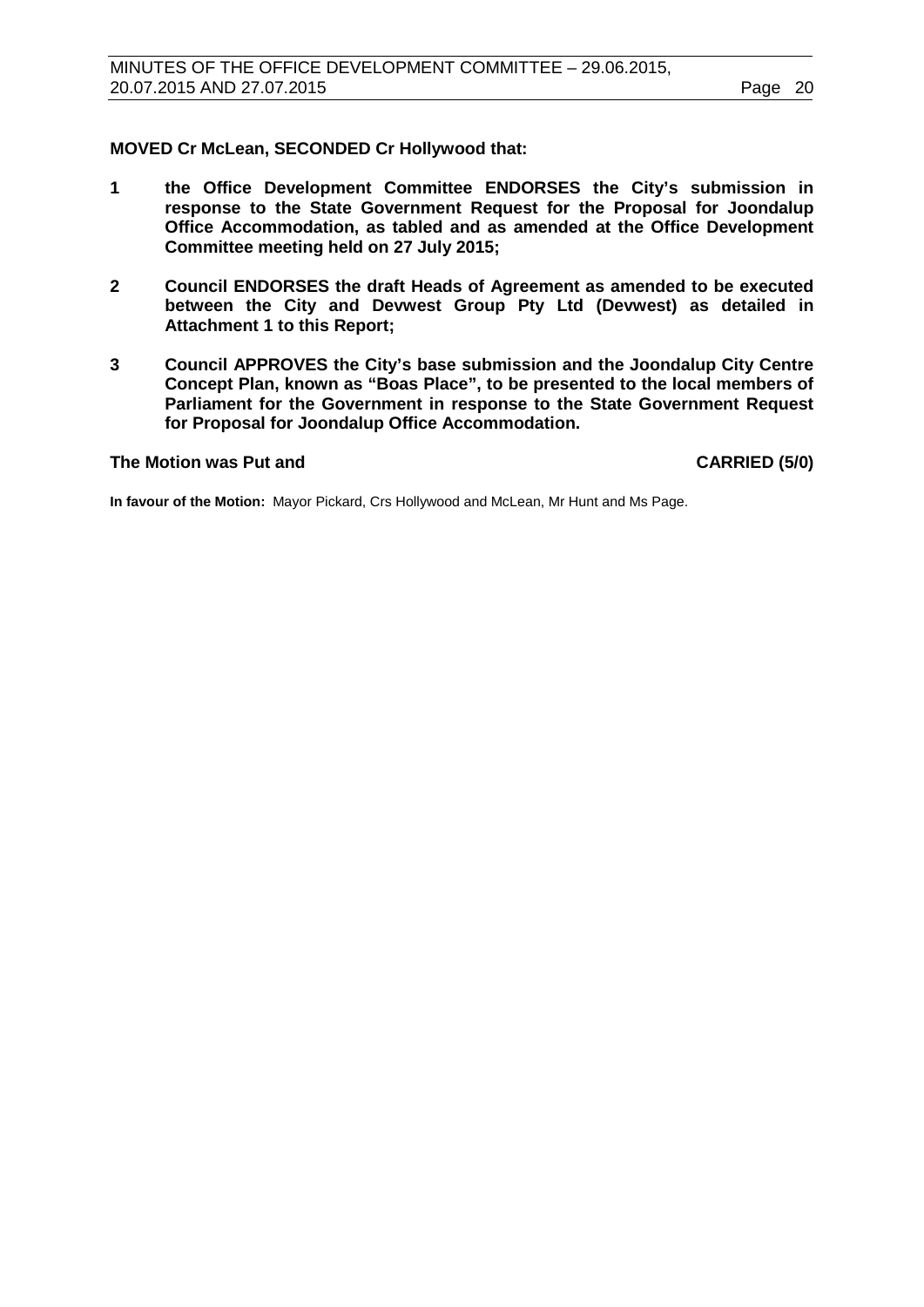#### <span id="page-20-0"></span>**MOTION TO GO TO OPEN DOORS – [08122, 02154]**

**MOVED Mr Hunt, SECONDED Ms Page that in accordance with clause 5.2(3)(b) of the**  *City of Joondalup Meeting Procedures Local Law 2013,* **the Office Development Committee meeting be now REOPENED TO THE PUBLIC.**

#### **The Motion was Put and CARRIED (5/0) CARRIED (5/0)**

**In favour of the Motion:** Mayor Pickard, Crs Hollywood and McLean, Mr Hunt and Ms Page.

*The doors re-opened 11.54am. Due to the fact that no members of the public or press were in attendance, it was not necessary for the Presiding Member to read aloud the motion resolved by the committee as defined in the City's Meeting Procedures Local Law 2013.*

#### <span id="page-20-1"></span>**URGENT BUSINESS**

In accordance with clause 4.7(1) of the *City of Joondalup Meeting Procedures Local Law 2013,* the Presiding Member raised the following matter of urgent business:

**MOVED Mayor Pickard, SECONDED Ms Page that the Office Development Committee REQUESTS a report be presented to Council considering the options for the potential redevelopment of the City's Administration Centre, 90 Boas Avenue, Joondalup, including but not limited to:**

- **1 demolition of the existing building and redevelopment of the site for the City administrative operations plus other commercial activities;**
- **2 refurbishment of the existing building such that the building's external features and facade complement the components and building form of the Boas Place Concept Plan;**
- **3 demolition of the existing building with the relocation of the City's administrative operations to another location within the Boas Place Concept Plan.**

#### **The Motion was Put and CARRIED (5/0)**

**In favour of the Motion:** Mayor Pickard, Crs Hollywood and McLean, Mr Hunt and Ms Page.